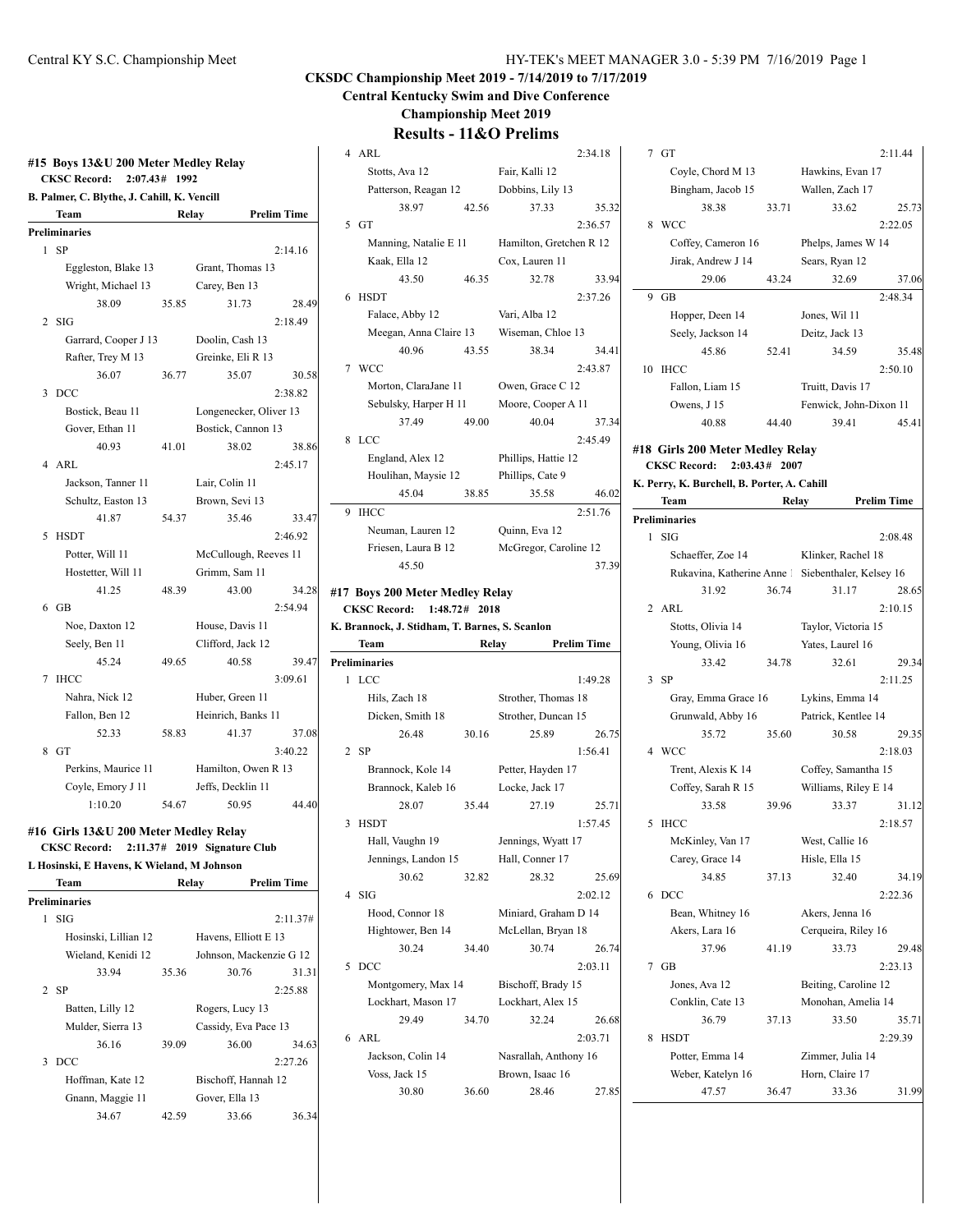**Central Kentucky Swim and Dive Conference**

**Championship Meet 2019**

**Results - 11&O Prelims**

| Preliminaries  (#18 Girls 200 Meter Medley Relay) |                              |        |       |                 |                     |         |
|---------------------------------------------------|------------------------------|--------|-------|-----------------|---------------------|---------|
| 9                                                 | GT                           |        |       |                 |                     | 2:44.83 |
|                                                   | Viney, Allie 15              |        |       | Boggs, Jai A 12 |                     |         |
|                                                   | Bingham, Sophia 18           |        |       |                 | Sullivan, Trisha 17 |         |
|                                                   | 49.81                        |        | 43.66 |                 | 42.98               | 28.38   |
|                                                   |                              |        |       |                 |                     |         |
|                                                   | #25 Boys 11-12 50 Meter Free |        |       |                 |                     |         |
|                                                   | <b>CKSC Record:</b>          | 26.41# |       | 2013 Zach Hils  |                     |         |
|                                                   | Name                         |        | Age   | Team            | <b>Prelim Time</b>  |         |
|                                                   | <b>Preliminaries</b>         |        |       |                 |                     |         |
| 1                                                 | Liau, Jack                   |        | 12    | SIG             |                     | 30.87   |
| 2                                                 | Gover, Ethan                 |        | 11    | DCC             |                     | 31.93   |
| 3                                                 | Fullerton, Zachary           |        | 12    | SP              |                     | 32.39   |
| 4                                                 | Rogers, Jimmy                |        | 12    | SP              |                     | 32.69   |
| 5                                                 | Bostick, Beau                |        | 11    | DCC             |                     | 32.97   |
| 6                                                 | Bobadilla, Tyler             |        | 12    | SP              |                     | 34.06   |
| 7                                                 | Merchant, Nate               |        | 12    | SP              |                     | 34.13   |
| 8                                                 | Grimm, Sam                   |        | 11    | <b>HSDT</b>     |                     | 34.39   |
| 9                                                 | Jackson, Tanner              |        | 11    | <b>ARL</b>      |                     | 34.68   |
| 10                                                | Seely, Ben                   |        | 11    | <b>GB</b>       |                     | 35.40   |
| 11                                                | Doolin, Hayes                |        | 12    | SIG             |                     | 35.44   |
| 12                                                | Draus, Jack M                |        | 11    | <b>SIG</b>      |                     | 35.48   |
| 13                                                | Yorba, Grayson               |        | 12    | SP              |                     | 35.63   |
| 14                                                | Kelly, Nolan L               |        | 12    | SIG             |                     | 35.66   |
| 15                                                | Heinrich, Banks              |        | 11    | <b>IHCC</b>     |                     | 35.85   |
| 16                                                | Thornberry, Jackson          |        | 11    | DCC             |                     | 35.91   |
| 17                                                | Meagher, Max                 |        | 11    | SIG             |                     | 36.02   |
| 18                                                | Fallon, Ben                  |        | 12    | <b>IHCC</b>     |                     | 36.08   |
| 19                                                | Potter, Will                 |        | 11    | <b>HSDT</b>     |                     | 36.34   |
| 20                                                | Pennington, Henry            |        | 12    | DCC             |                     | 36.64   |
| $*21$                                             | Carey, Will                  |        | 11    | SP              |                     | 36.72   |
| $*21$                                             | Cobb, Logan                  |        | 12    | ARL             |                     | 36.72   |
| $*23$                                             | Hostetter, Will              |        | 11    | <b>HSDT</b>     |                     | 36.74   |
| $*23$                                             | Feddock, Asher L             |        | 11    | SIG             |                     | 36.74   |
| 25                                                | Woodall, Hank                |        | 11    | LCC             |                     | 37.02   |
| 26                                                | Bentley, Bryce               |        | 11    | ARL             |                     | 37.10   |
| 27                                                | O'Brien, Robert              |        | 12    | SP              |                     | 37.29   |
| 28                                                | Lair, Colin                  |        | 11    | ARL             |                     | 37.34   |
| 29                                                | Ritchie, Greyson M           |        | 11    | SIG             |                     | 37.36   |
| 30                                                | Noe, Daxton                  |        | 12    | GВ              |                     | 37.38   |
| 31                                                | Sears, Ryan                  |        | 12    | WCC             |                     | 37.41   |
| 32                                                | Tweardy, Walker              |        | 11    | LCC             |                     | 37.51   |
| 33                                                | Patrick, Jennings            |        | 12    | SP              |                     | 37.92   |
| 34                                                | Swayze, Joe R                |        | 11    | SIG             |                     | 37.97   |
| 35                                                | Coyle, Emory J               |        | 11    | GT              |                     | 38.11   |
| 36                                                | O'Donnell, Garrett           |        | 11    | SIG             |                     | 38.12   |
| 37                                                | Finke, Sam                   |        | 11    | DCC             |                     | 38.15   |
| 38                                                | Jones, Wil                   |        | 11    | GB              |                     | 38.59   |
| 39                                                | Clifford, Jack               |        | 12    | GB              |                     | 38.74   |
| 40                                                | Dicken, Grant F              |        | 12    | WCC             |                     | 39.67   |
| 41                                                | Davis, James                 |        | 11    | HSDT            |                     | 40.16   |
| 42                                                | McCullough, Reeves           |        | 11    | HSDT            |                     | 40.24   |
| 43                                                | Halbrook, Blake              |        | 11    | HSDT            |                     | 41.70   |
| 44                                                | Wilkerson, Luke              |        | 12    | <b>HSDT</b>     |                     | 42.63   |

| 45       | Dilworth, Spencer             | 11       | DCC                  | 42.98              |
|----------|-------------------------------|----------|----------------------|--------------------|
| 46       | Rodgers, Kyle K               | 11       | SIG                  | 43.13              |
| 47       | Huber, Green                  | 11       | <b>IHCC</b>          | 43.69              |
| 48       | Nahra, Nick                   | 12       | <b>IHCC</b>          | 43.91              |
| 49       | Petrey, Tate                  | 11       | ARL                  | 44.20              |
| 50       | Fenwick, John-Dixon           | 11       | <b>IHCC</b>          | 44.52              |
| 51       | Jeffs, Decklin                | 11       | GT                   | 45.11              |
| 52       | Monohan, Harper               | 12       | <b>GB</b>            | 48.04              |
| 53       | Winkler, Luke                 | 11       | SP                   | 48.22              |
| 54       | Perkins, Maurice              | 11       | GT                   | 54.26              |
| 55       | Hartzell, Trent               | 11       | SP                   | 58.67              |
|          |                               |          |                      |                    |
|          | #26 Girls 11-12 50 Meter Free |          |                      |                    |
|          | <b>CKSC Record:</b><br>27.67# |          | 2005 Kaylin Burchell |                    |
|          | Name                          | Age      | Team                 | <b>Prelim Time</b> |
|          | <b>Preliminaries</b>          |          |                      |                    |
| 1        | Kaak, Ella                    | 12       | GT                   | 28.82              |
| 2        | Hosinski, Lillian             | 12       | SIG                  | 29.14              |
| 3        | Hoffman, Kate                 | 12       | DCC                  | 30.62              |
| 4        | Wieland, Kenidi               | 12       | <b>SIG</b>           | 30.67              |
| 5        | Beiting, Caroline             | 12       | <b>GB</b>            | 30.97              |
| 6        | Jones, Ava                    | 12       | <b>GB</b>            | 31.04              |
| 7        | Batten, Lilly                 | 12       | SP                   | 31.57              |
| 8        | Houlihan, Maysie              | 12       | LCC                  | 32.04              |
| 9        | Johnson, Mackenzie G          | 12       | SIG                  | 32.13              |
| 10       | Gabbard, Avery E              | 12       | SIG                  | 32.34              |
| 11       | Phillips, Hattie              | 12       | LCC                  | 33.00              |
| 12       | Bischoff, Hannah              | 12       | DCC                  | 33.46              |
| 13       | Patterson, Reagan             | 12       | ARL                  | 34.15              |
| 14       | Fair, Kalli                   | 12       | ARL                  | 34.48              |
| 15       | Cox, Lauren                   | 11       | GT                   | 34.49              |
| 16       | Heath, Abigail                | 11       | DCC                  | 34.57              |
| 17       | Carty, Caroline               | 11       | SP                   | 34.61              |
| 18       | Holmes, Alexis                | 12       | SP                   | 34.63              |
| 19       | Morton, ClaraJane             | 11       | <b>WCC</b>           | 34.82              |
| 20       | Markowitz, Olivia D           | 11       | SIG                  | 34.94              |
| 21       | Stotts, Ava                   | 12       | ARL                  | 35.05              |
| 22       | Hamilton, Gretchen R          | 12       | GT                   | 35.27              |
| 23       | Manning, Natalie E            | 11       | GT                   | 35.79              |
| 24       | Friesen, Laura B              | 12       | <b>IHCC</b>          | 35.81              |
| 25       | Vari, Alba                    | 12       | <b>HSDT</b>          | 36.49              |
| 26       | Kinkead, Caroline             | 12       | <b>IHCC</b>          | 36.64              |
| 27       | Pietrowski, Annalise          | 12       | SP                   | 36.67              |
| 28       | Gnann, Maggie                 | 11       | DCC                  | 36.72              |
| 29       | Parker, Mary Beth             | 11       | SP                   | 36.95              |
|          | Falace, Abby                  |          |                      |                    |
| 30<br>31 | McGregor, Caroline            | 12<br>12 | HSDT<br><b>IHCC</b>  | 37.38              |
| 32       | Burton, Anna                  |          |                      | 37.55<br>37.75     |
|          |                               | 12       | HSDT                 |                    |
| 33       | Morris, Sara                  | 11       | ARL                  | 37.76              |
| 34       | Neuman, Lauren                | 12       | <b>IHCC</b>          | 37.80              |
| 35       | Poole, Claire                 | 11       | HSDT                 | 37.92              |
| 36       | Prewitt, Morgan               | 11       | HSDT                 | 38.19              |
| $*37$    | Wallace, Mackenzie            | 12       | HSDT                 | 38.22              |
| *37      | Nicol, Clara                  | 12       | <b>IHCC</b>          | 38.22              |
| 39       | Bender, Isabel                | 11       | HSDT                 | 38.41              |

|    | 40 Owen, Grace C              | 12  | WCC            | 38.95              |
|----|-------------------------------|-----|----------------|--------------------|
| 41 | Robertson, Parker             | 11  | ARL            | 39.89              |
| 42 | Hess, Emerson                 | 12  | SP             | 39.98              |
| 43 | England, Alex                 | 12  | LCC            | 40.04              |
| 44 | Quinn, Eva                    | 12  | <b>IHCC</b>    | 40.42              |
| 45 | Jirak, Lydia G                | 11  | <b>WCC</b>     | 40.57              |
| 46 | Briese, Kate                  | 11  | DCC            | 40.66              |
| 47 | Boggs, Jai A                  | 12  | GT             | 41.12              |
| 48 | Sanger, Addison               | 11  | SP             | 41.74              |
| 49 | Buchart, Clay                 | 11  | <b>IHCC</b>    | 42.65              |
| 50 | Dabney, Maggi                 | 11  | <b>HSDT</b>    | 42.84              |
| 51 | Tipton, Layton                | 12  | SP             | 42.86              |
| 52 | Harper, Caroline              | 11  | WCC            | 43.00              |
| 53 | Boden, Lila                   | 11  | <b>IHCC</b>    | 43.50              |
| 54 | Rafter, Morgan E              | 11  | SIG            | 43.88              |
| 55 | Davis, Jayda L                | 12  | SIG            | 44.33              |
| 56 | Friesen, Anna                 | 11  | <b>IHCC</b>    | 44.78              |
| 57 | Marlowe, Adriana              | 11  | <b>WCC</b>     | 44.88              |
| 58 | Lambert, Molly                | 12  | SP             | 44.99              |
| 59 | Wilson, Meg                   | 11  | DCC            | 46.58              |
| 60 | Walach, Julie                 | 11  | ARL            | 47.78              |
| 61 | Moore, Naomi                  | 12  | SP             | 50.93              |
| 62 | Denniston, Lauren E           | 12  | WCC            | 53.36              |
|    |                               |     |                |                    |
| 63 |                               | 11  | SP             |                    |
|    | Hill, Evelyn                  |     |                | 53.77              |
|    | #27 Boys 13-14 50 Meter Free  |     |                |                    |
|    | <b>CKSC Record:</b><br>24.75# |     | 2015 Zach Hils |                    |
|    | <b>Name</b>                   | Age | Team           | <b>Prelim Time</b> |
|    | <b>Preliminaries</b>          |     |                |                    |
| 1  | Montgomery, Max               | 14  | DCC            | 25.49              |
| 2  | Brannock, Kole                | 14  | SP             | 25.79              |
| 3  | Carey, Joseph                 | 14  | SP             | 27.45              |
| 4  | Jackson, Colin                | 14  | ARL            | 27.57              |
| 5  | Carey, Ben                    | 13  | <b>SP</b>      | 27.68              |
| 6  | Hightower, Ben                | 14  | SIG            | 28.57              |
| 7  | Jirak, Andrew J               | 14  | WCC            | 28.74              |
| 8  | Miniard, Graham D             | 14  | SIG            | 29.20              |
| 9  | Askren, Walt                  | 14  | SP             | 29.45              |
| 10 | Wright, Michael               | 13  | SP             | 29.53              |
| 11 | Schultz, Easton               | 13  | ARL            | 30.24              |
| 12 | Rodgers, Tyler                | 14  | SIG            | 30.25              |
| 13 | Seely, Jackson                | 14  | GB             | 30.39              |
| 14 | Neary, Evan                   | 13  | SP             | 30.53              |
| 15 | Doolin, Cash                  | 13  | SIG            | 30.60              |
| 16 | Rafter, Trey M                | 13  | SIG            | 30.67              |
| 17 | Greinke, Eli R                | 13  | SIG            | 30.86              |
| 18 | Keller, Chris N               | 14  | SIG            | 31.41              |

 Miniard, Wyatt T 14 SIG 31.58 21 Garrard, Cooper J 13 SIG 31.63 22 Coyle, Chord M 13 GT 31.77 Stilz, Jacob 14 LCC 31.79 Hightower, Crawford 14 SIG 32.12 Germann, Max 14 DCC 32.66 Eggleston, Blake 13 SP 33.26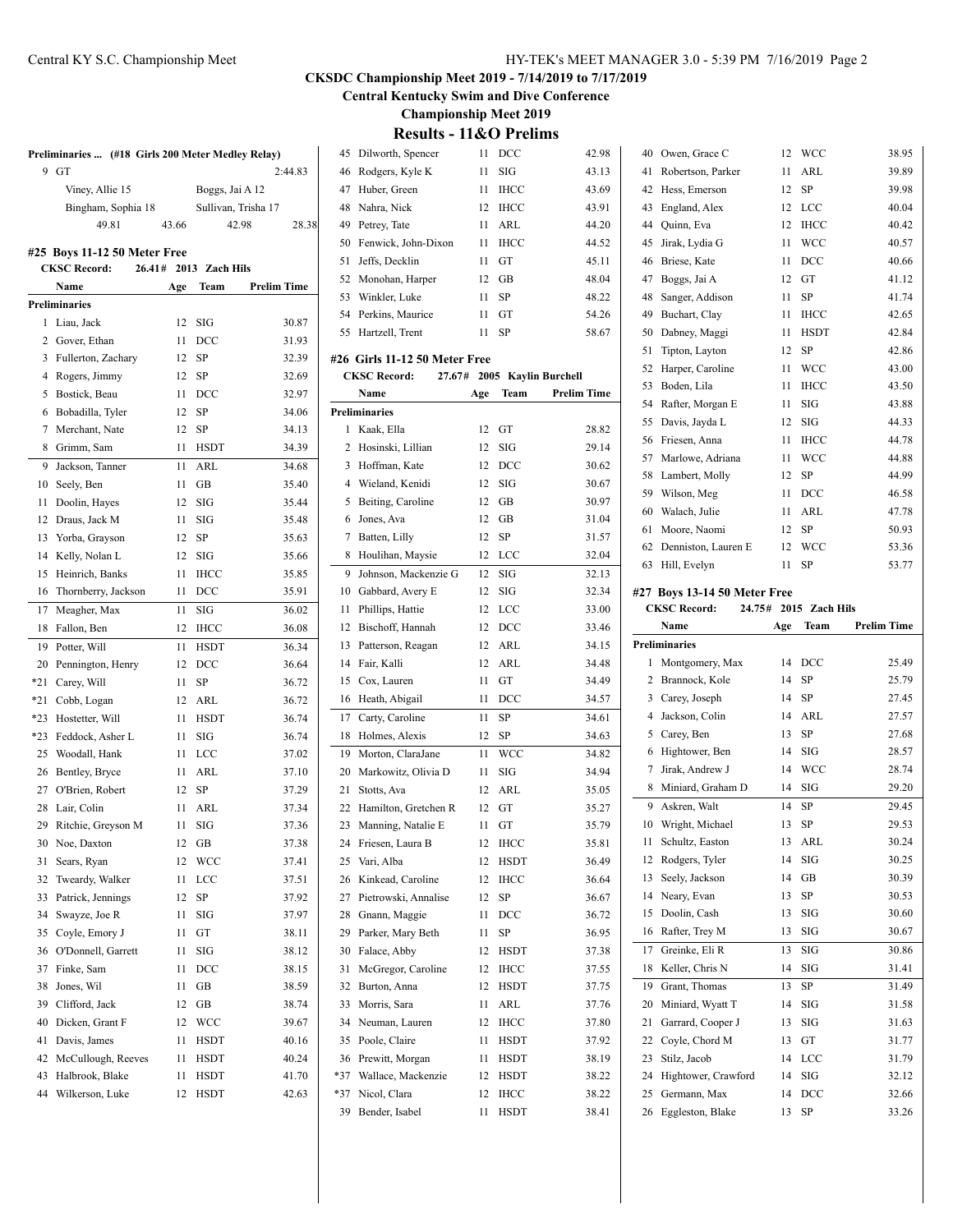**Central Kentucky Swim and Dive Conference**

**Championship Meet 2019**

|    | Name                                          | Age | Team                        | <b>Prelim Time</b> |   |
|----|-----------------------------------------------|-----|-----------------------------|--------------------|---|
|    | CKSC Record:                                  |     | 27.29# 1977 Peggy Saalfield |                    |   |
|    | #28 Girls 13-14 50 Meter Free                 |     |                             |                    |   |
| 39 | Walach, Matthew                               | 13  | ARL                         | 46.82              | P |
|    | 38 Underwood, Austin                          | 13  | <b>WCC</b>                  | 39.27              |   |
| 37 | Hopper, Deen                                  | 14  | <b>GB</b>                   | 39.15              |   |
| 36 | Hamilton, Owen R                              | 13  | GT                          | 38.74              | # |
| 35 | Bostick, Cannon                               | 13  | DCC                         | 38.32              |   |
| 34 | Longenecker, Oliver                           | 13  | DCC                         | 36.59              |   |
| 33 | Johnston, Jack                                | 13  | SP                          | 36.23              |   |
| 32 | Deitz, Jack                                   | 13  | GB                          | 35.54              |   |
| 31 | Fraley, Christian                             | 13  | SIG                         | 34.68              |   |
| 30 | Phelps, James W                               | 14  | <b>WCC</b>                  | 34.10              |   |
| 29 | Monroe, Samuel                                | 14  | SP                          | 33.86              |   |
| 28 | Brown, Sevi                                   | 13  | ARL                         | 33.82              |   |
| 27 | Merchant, Deven                               | 13  | SP                          | 33.43              |   |
|    | Preliminaries  (#27 Boys 13-14 50 Meter Free) |     |                             |                    |   |

|                | Preliminaries         |    |             |       |
|----------------|-----------------------|----|-------------|-------|
| 1              | Lykins, Emma          | 14 | SP          | 27.51 |
| $\overline{c}$ | Woodall, Katherine    | 14 | LCC         | 28.05 |
| 3              | Havens, Elliott E     | 13 | SIG         | 29.35 |
| $\overline{4}$ | Stotts, Olivia        | 14 | ARL         | 29.41 |
| 5              | Patrick, Kentlee      | 14 | SP          | 29.49 |
| 6              | Schaeffer, Zoe        | 14 | SIG         | 30.08 |
| $\overline{7}$ | Trent, Alexis K       | 14 | <b>WCC</b>  | 30.61 |
| 8              | Conklin, Cate         | 13 | GB          | 30.89 |
| 9              | Gover, Ella           | 13 | DCC         | 30.98 |
| 10             | Hightower, Elizabeth  | 14 | SIG         | 31.11 |
| 11             | Liau, Lily            | 14 | SIG         | 31.42 |
| 12             | Hatfield, Taylor M    | 14 | <b>WCC</b>  | 31.51 |
| 13             | Carey, Grace          | 14 | <b>IHCC</b> | 31.64 |
| 14             | Keeton, Lily Kate     | 14 | ARL         | 31.83 |
| $*15$          | Mulder, Sierra        | 13 | SP          | 31.87 |
| $*15$          | Scheller, Emma C      | 14 | SIG         | 31.87 |
| 17             | Williams, Riley E     | 14 | <b>WCC</b>  | 31.92 |
| 18             | Askren, Emma          | 14 | SP          | 32.30 |
| 19             | Rogers, Lucy          | 13 | SP          | 32.66 |
| 20             | Strysick, Chloe       | 14 | DCC         | 33.05 |
| 21             | O'Donnell, Caroline E | 13 | SIG         | 33.11 |
| 22             | Ingram, Maddox D      | 13 | SIG         | 33.26 |
| 23             | Zimmer, Julia         | 14 | HSDT        | 34.00 |
| 24             | Meegan, Anna Claire   | 13 | <b>HSDT</b> | 34.05 |
| 25             | Potter, Emma          | 14 | <b>HSDT</b> | 34.09 |
| 26             | Cassidy, Eva Pace     | 13 | SP          | 34.81 |
| 27             | Elkinson, Emery K     | 13 | SIG         | 34.92 |
| 28             | Hawse, Kate           | 14 | LCC         | 35.12 |
| 29             | Wiseman, Chloe        | 13 | HSDT        | 35.24 |
| 30             | Monohan, Amelia       | 14 | <b>GB</b>   | 35.68 |
| 31             | Ward, Morgan          | 13 | SP          | 35.88 |
| 32             | Gray, Sarah Beth      | 13 | SP          | 36.43 |
| 33             | Baird, Anna Pryor     | 13 | SP          | 37.38 |
| 34             | Denniston, Madison M  | 14 | WCC         | 37.72 |
| 35             | Wilson, Baker         | 13 | DCC         | 38.03 |

| 36             | Halbrook, Elise             | 13     | <b>HSDT</b> | 38.16              |
|----------------|-----------------------------|--------|-------------|--------------------|
| 37             | Beiting, Lillian            | 14     | GB          | 38.33              |
| 38             | Monroe, Katherine           | 13     | SP          | 38.43              |
| 39             | Jirak, Catherine J          | 13     | <b>WCC</b>  | 38.87              |
| 40             | Pierce, Vivian              | 13     | SP          | 39.62              |
| 41             | Clifford, Lilly             | 14     | GB          | 40.56              |
| 42             | Hasty, Malinda J            | 13     | <b>WCC</b>  | 40.61              |
| 43             | Rogers, Abby                | 13     | SP          | 43.04              |
| 44             | Allen, Kendall              | 13     | SP          | 43.45              |
| 45             | Warner, Emily A             | 13     | <b>WCC</b>  | 44.55              |
|                |                             |        |             |                    |
|                | #29 Boys 15&O 50 Meter Free |        |             |                    |
|                | <b>CKSC Record:</b>         | 23.65# |             | 1994 John Stratman |
|                | Name                        | Age    | Team        | <b>Prelim Time</b> |
|                | <b>Preliminaries</b>        |        |             |                    |
| 1              | Wallen, Zach                | 17     | GT          | 25.21              |
| 2              | Dicken, Smith               | 18     | LCC         | 25.32              |
| 3              | Strother, Thomas            | 18     | LCC         | 25.44              |
| $\overline{4}$ | Street, Matthew             | 18     | GB          | 25.57              |
| *5             | Hall, Conner                | 17     | <b>HSDT</b> | 25.62              |
| $*5$           | Hall, Vaughn                | 19     | <b>HSDT</b> | 25.62              |
| 7              | Brannock, Kaleb             | 16     | SP          | 26.21              |
| 8              | Locke, Jack                 | 17     | SP          | 26.24              |
| 9              | Nasrallah, Anthony          | 16     | ARL         | 26.48              |
| 10             | McLellan, Bryan             | 18     | SIG         | 26.52              |
| 11             | Ocampo, Nico                | 17     | <b>SP</b>   | 26.62              |
| 12             | Coffey, Cameron             | 16     | WCC         | 26.72              |
| 13             | Jennings, Wyatt             | 17     | <b>HSDT</b> | 26.75              |
| 14             | Jennings, Landon            | 15     | <b>HSDT</b> | 26.79              |
| 15             | Johnson, Wiles              | 15     | <b>HSDT</b> | 26.87              |
| 16             | Whipple, Holden             | 16     | <b>HSDT</b> | 27.02              |
| 17             | Gray, Cooper B              | 16     | SP          | 27.13              |
| 18             | Dahlgren, Kyle              | 15     | SP          | 27.20              |
| 19             | Hood, Connor                | 18     | SIG         | 27.59              |
| 20             | Strother, Duncan            | 15     | LCC         | 27.83              |
| 21             | Horn, Carson                | 15     | <b>HSDT</b> | 27.92              |
| 22             | Patrick, Meier              | 15     | <b>SP</b>   | 28.12              |
| 23             | Lockhart, Alex              | 15     | DCC         | 28.23              |
| 24             | Brown, Isaac                | 16     | ARL         | 28.30              |
| 25             | Pingleton, Davis            | 15     | ARL         | 28.38              |
| 26             | Voss, Jack                  | 15     | ARL         | 28.45              |
| 27             | Petter, Hayden              | 17     | SP          | 29.11              |
| 28             | Mayer, Caleb                | 16     | ARL         | 29.22              |
| 29             | Lockhart, Mason             | 17     | DCC         | 29.38              |
| 30             | Noonan, Reid                | 16     | LCC         | 29.42              |
| 31             | Bischoff, Brady             | 15     | DCC         | 29.59              |
| 32             | Craycraft, Garrett          | 17     | SP          | 29.74              |
| 33             | Hawse, Thomas               | 16     | LCC         | 30.06              |
| 34             | Grant, James W              | 15     | SP          | 31.11              |
| 35             | Mulder, Terik               | 15     | SP          | 31.20              |
| 36             | Bingham, Jacob              | 15     | GT          | 31.64              |
| 37             | Owens, J                    | 15     | IHCC        | 33.39              |
| 38             | Van Meter, Solomon          | 15     | SP          | 33.55              |
| 39             | Moore, Matthew              | 17     | HSDT        | 34.78              |
|                |                             |        |             |                    |

|       | <b>CKSC Record:</b><br>26.75#                                 | 1995 |              | <b>Megan Zerhusen</b> |
|-------|---------------------------------------------------------------|------|--------------|-----------------------|
|       | Name                                                          | Age  | Team         | <b>Prelim Time</b>    |
|       | <b>Preliminaries</b>                                          |      |              |                       |
| 1     | Klinker, Rachel                                               | 18   | SIG          | 27.83                 |
| 2     | Taylor, Victoria                                              | 15   | ARL          | 29.09                 |
| 3     | Siebenthaler, Kelsey                                          | 16   | <b>SIG</b>   | 29.18                 |
|       | 4 West, Callie                                                | 16   | <b>IHCC</b>  | 29.21                 |
| 5     | Grunwald, Abby                                                | 16   | SP           | 29.59                 |
| 6     | Albrecht, Taylor                                              | 17   | <b>HSDT</b>  | 29.65                 |
| 7     | Yates, Laurel                                                 | 16   | ARL          | 29.79                 |
| 8     | Bohannon, Ellen                                               | 15   | <b>LCC</b>   | 29.81                 |
| *9    | Cerqueira, Riley                                              | 16   | <b>DCC</b>   | 30.02                 |
| *9    | Garrard, Hadley F                                             | 15   | SIG          | 30.02                 |
| 11    | McKinley, Van                                                 | 17   | <b>IHCC</b>  | 30.41                 |
| 12    | Albrecht, Sarah                                               | 16   | <b>HSDT</b>  | 30.62                 |
| 13    | Coffey, Samantha                                              | 15   | WCC          | 30.64                 |
| 14    | Rukavina, Katherine Ann                                       | 15   | SIG          | 30.66                 |
| 15    | Coffey, Sarah R                                               | 15   | WCC          | 30.71                 |
| 16    | Akers, Lara                                                   | 16   | $_{\rm DCC}$ | 31.02                 |
| 17    | Young, Olivia                                                 | 16   | ARL          | 31.14                 |
| 18    | Locke, Avery                                                  | 15   | <b>SP</b>    | 31.31                 |
| 19    | Weber, Katelyn                                                | 16   | <b>HSDT</b>  | 31.46                 |
| 20    | Patterson, Lainey                                             | 15   | ARL          | 31.52                 |
| 21    | Turner, Olivia                                                | 18   | SIG          | 31.54                 |
| 22    | Jazdzewski, Nina                                              | 15   | SP           | 31.90                 |
| 23    | Cobb, Cecilia                                                 | 16   | ARL          | 31.91                 |
| 24    | Horn, Claire                                                  | 17   | <b>HSDT</b>  | 31.92                 |
| 25    | Akers, Jenna                                                  | 16   | DCC          | 32.09                 |
| 26    | Parker, Caroline                                              | 16   | SP           | 32.12                 |
| 27    | Bean, Whitney                                                 | 16   | DCC          | 32.37                 |
| 28    | Grissam, Kelsey                                               | 16   | WCC          | 32.44                 |
| 29    | Gray, Emma Grace                                              | 16   | SP           | 32.55                 |
| 30    | Jackson, Tia                                                  | 16   | SP           | 32.63                 |
| 31    | Wright, Hannah                                                | 15   | SP           | 33.30                 |
| 32    | Sullivan, Trisha                                              | 17   | GT           | 33.45                 |
| 33    | Webster, Ella                                                 | 17   | SIG          | 33.53                 |
| 34    | Gray, Lucy Kate                                               | 15   | SP           | 33.71                 |
| 35    | Brocato, Anna K                                               | 16   | SIG          | 33.86                 |
| 36    | Whipple, Hadley                                               | 15   | HSDT         | 34.84                 |
| $*37$ | Bingham, Sophia                                               | 18   | GT           | 34.98                 |
| $*37$ | Viney, Allie                                                  | 15   | GT           | 34.98                 |
| 39    | Roth, Hannah                                                  | 16   | HSDT         | 35.66                 |
| 40    | Hisle, Ella                                                   | 15   | <b>IHCC</b>  | 36.52                 |
| 41    | Woodward, Ellen                                               | 16   | SP           | 36.80                 |
| 42    | Young, Rachel                                                 | 15   | HSDT         | 36.89                 |
| 43    | Jirak, Elizabeth C                                            | 15   | WCC          | 36.98                 |
| 44    | Hostetter, Hayley                                             | 16   | HSDT         | 37.07                 |
|       |                                                               |      |              |                       |
|       | #37 Boys 11-12 50 Meter Back<br><b>CKSC Record:</b><br>30.00# | 2013 | Zach Hils    |                       |
|       | Name                                                          |      |              | <b>Prelim Time</b>    |
|       |                                                               | Age  | Team         |                       |
| 1     | <b>Preliminaries</b><br>Liau, Jack                            | 12   | SIG          | 38.14                 |
|       |                                                               |      |              |                       |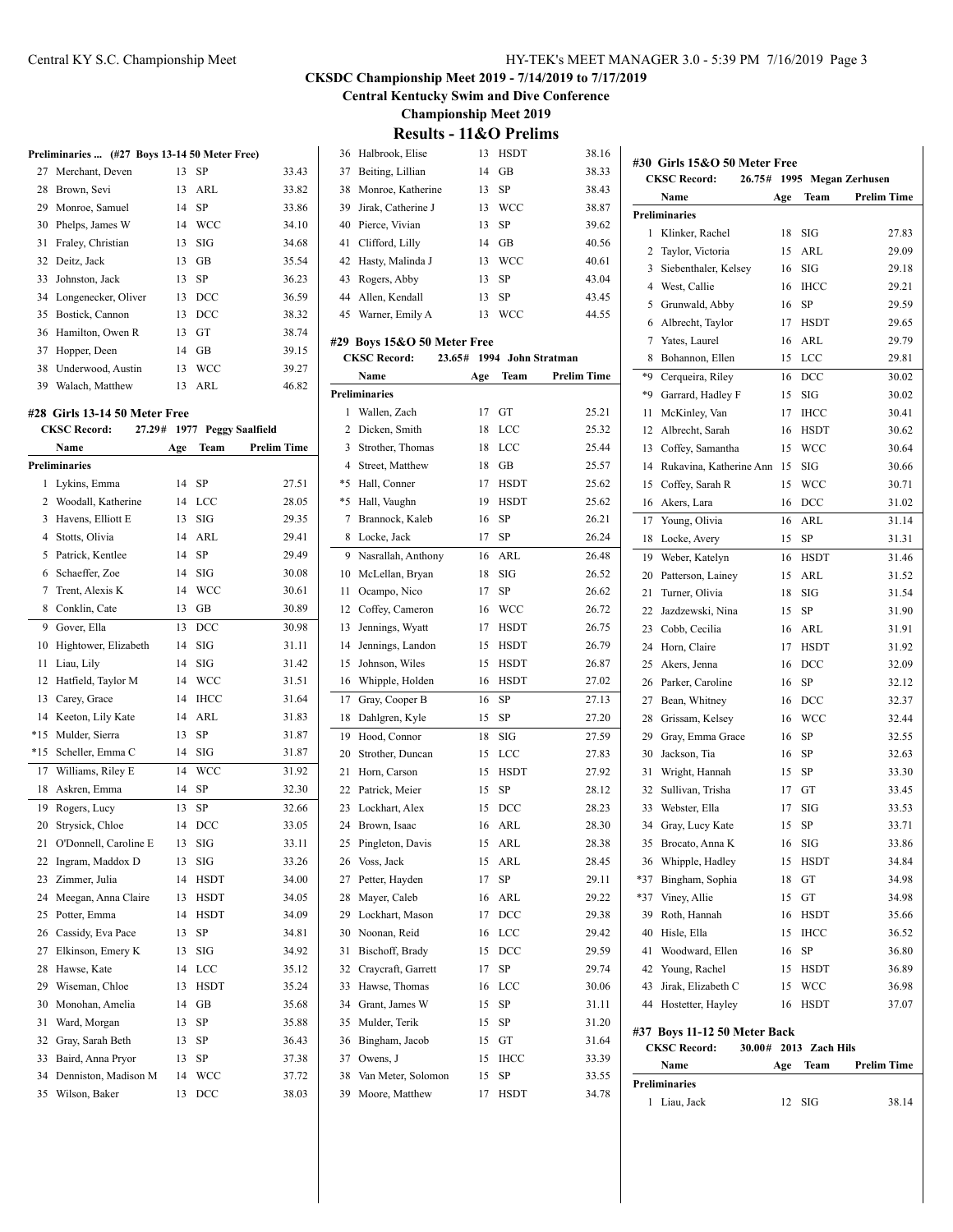#### Central KY S.C. Championship Meet HY-TEK's MEET MANAGER 3.0 - 5:39 PM 7/16/2019 Page 4

### **CKSDC Championship Meet 2019 - 7/14/2019 to 7/17/2019**

**Central Kentucky Swim and Dive Conference**

**Championship Meet 2019**

## **Results - 11&O Prelims**

#### **Preliminaries ... (#37 Boys 11-12 50 Meter Back)**

|     |                     |    | $(mo)$ boys 11-12 so meter back) |         |
|-----|---------------------|----|----------------------------------|---------|
| 2   | Bostick, Beau       | 11 | $_{\text{DCC}}$                  | 39.47   |
| 3   | Gover, Ethan        | 11 | $_{\text{DCC}}$                  | 40.06   |
| 4   | Bobadilla, Tyler    | 12 | SP                               | 40.20   |
| 5   | Rogers, Jimmy       | 12 | SP                               | 40.73   |
| 6   | Jackson, Tanner     | 11 | ARL                              | 41.31   |
| 7   | Potter, Will        | 11 | <b>HSDT</b>                      | 41.82   |
| 8   | Doolin, Hayes       | 12 | SIG                              | 42.26   |
| 9   | Fullerton, Zachary  | 12 | SP                               | 43.21   |
| 10  | Tweardy, Walker     | 11 | LCC                              | 43.46   |
| 11  | Lair, Colin         | 11 | <b>ARL</b>                       | 43.68   |
| 12  | Draus, Jack M       | 11 | SIG                              | 43.86   |
| 13  | Patrick, Jennings   | 12 | SP                               | 44.10   |
| 14  | O'Donnell, Garrett  | 11 | SIG                              | 44.14   |
| 15  | Carey, Will         | 11 | SP                               | 44.22   |
| 16  | Seely, Ben          | 11 | GВ                               | 44.60   |
| 17  | Hostetter, Will     | 11 | <b>HSDT</b>                      | 44.61   |
| 18  | Kelly, Nolan L      | 12 | SIG                              | 44.90   |
| 19  | Fallon, Ben         | 12 | <b>IHCC</b>                      | 45.17   |
| 20  | Noe, Daxton         | 12 | GB                               | 45.24   |
| 21  | O'Brien, Robert     | 12 | SP                               | 45.62   |
| 22  | Cobb, Logan         | 12 | ARL                              | 46.12   |
| 23  | Feddock, Asher L    | 11 | SIG                              | 46.23   |
| 24  | Dicken, Grant F     | 12 | WCC                              | 46.38   |
| 25  | Rodgers, Kyle K     | 11 | <b>SIG</b>                       | 46.58   |
| 26  | Finke, Sam          | 11 | DCC                              | 46.67   |
| 27  | Grimm, Sam          | 11 | HSDT                             | 46.83   |
| 28  | Ritchie, Greyson M  | 11 | SIG                              | 46.98   |
| 29  | Pennington, Henry   | 12 | $_{\text{DCC}}$                  | 47.18   |
| 30  | Thornberry, Jackson | 11 | DCC                              | 47.30   |
| 31  | Bentley, Bryce      | 11 | ARL                              | 47.79   |
| 32  | Woodall, Hank       | 11 | LCC                              | 48.27   |
| 33  | McCullough, Reeves  | 11 | HSDT                             | 48.87   |
| 34  | House, Davis        | 11 | GВ                               | 49.07   |
| 35  | Wilkerson, Luke     | 12 | <b>HSDT</b>                      | 49.63   |
| 36  | Clifford, Jack      | 12 | GB                               | 50.78   |
| 37  | Halbrook, Blake     | 11 | <b>HSDT</b>                      | 51.29   |
| 38  | Petrey, Tate        | 11 | ARL                              | 53.14   |
| 39  | Jones, Wil          | 11 | GB                               | 53.54   |
|     | 40 Davis, James     |    | 11 HSDT                          | 54.24   |
| 41  | Nahra, Nick         | 12 | IHCC                             | 56.78   |
| 42  | Fenwick, John-Dixon | 11 | <b>IHCC</b>                      | 1:02.07 |
| 43  | Monohan, Harper     | 12 | GВ                               | 1:03.25 |
| 44  | Jeffs, Decklin      | 11 | GT                               | 1:04.03 |
| 45  | Hartzell, Trent     | 11 | SP                               | 1:06.39 |
| 46  | Winkler, Luke       | 11 | SP                               | 1:07.03 |
| 47  | Perkins, Maurice    | 11 | GT                               | 1:13.40 |
| --- | Merchant, Nate      | 12 | SP                               | DQ      |
| --- | Swayze, Joe R       | 11 | SIG                              | DQ      |
|     |                     |    |                                  |         |

|    | #38 Girls 11-12 50 Meter Back |     |             |                        |
|----|-------------------------------|-----|-------------|------------------------|
|    | <b>CKSC Record:</b><br>31.64# |     |             | 2017 Katherine Woodall |
|    | Name                          | Age | Team        | Prelim Time            |
|    | <b>Preliminaries</b>          |     |             |                        |
| 1  | Wieland, Kenidi               | 12  | SIG         | 32.98                  |
| 2  | Hoffman, Kate                 | 12  | DCC         | 33.94                  |
| 3  | Hosinski, Lillian             | 12  | SIG         | 34.26                  |
| 4  | Beiting, Caroline             | 12  | GB          | 35.21                  |
| 5  | Batten, Lilly                 | 12  | <b>SP</b>   | 36.62                  |
| 6  | Houlihan, Maysie              | 12  | LCC         | 36.94                  |
| 7  | Johnson, Mackenzie G          | 12  | SIG         | 37.00                  |
| 8  | Jones, Ava                    | 12  | GB          | 37.21                  |
| 9  | Morton, ClaraJane             | 11  | WCC         | 37.29                  |
| 10 | Gabbard, Avery E              | 12  | SIG         | 38.06                  |
| 11 | Stotts, Ava                   | 12  | ARL         | 38.86                  |
| 12 | Bischoff, Hannah              | 12  | DCC         | 40.16                  |
| 13 | Markowitz, Olivia D           | 11  | SIG         | 40.74                  |
| 14 | Falace, Abby                  | 12  | <b>HSDT</b> | 40.81                  |
| 15 | Carty, Caroline               | 11  | SP          | 40.92                  |
| 16 | Sebulsky, Harper H            | 11  | WCC         | 40.99                  |
| 17 | Vari, Alba                    | 12  | <b>HSDT</b> | 41.59                  |
| 18 | Heath, Abigail                | 11  | DCC         | 42.02                  |
| 19 | Holmes, Alexis                | 12  | SP          | 42.93                  |
| 20 | Pietrowski, Annalise          | 12  | SP          | 43.26                  |
| 21 | Burton, Anna                  | 12  | <b>HSDT</b> | 43.79                  |
| 22 | Manning, Natalie E            | 11  | GT          | 43.87                  |
| 23 | Cox, Lauren                   | 11  | GT          | 43.93                  |
| 24 |                               | 11  |             |                        |
|    | Morris, Sara                  |     | ARL         | 44.08                  |
| 25 | Moore, Cooper A               | 11  | <b>WCC</b>  | 44.92                  |
| 26 | Friesen, Laura B              | 12  | <b>IHCC</b> | 44.98                  |
| 27 | Neuman, Lauren                | 12  | <b>IHCC</b> | 45.09                  |
| 28 | Bender, Isabel                | 11  | <b>HSDT</b> | 45.45                  |
| 29 | Wallace, Mackenzie            | 12  | <b>HSDT</b> | 46.43                  |
| 30 | England, Alex                 | 12  | LCC         | 46.44                  |
| 31 | Hess, Emerson                 | 12  | <b>SP</b>   | 47.29                  |
| 32 | Nicol, Clara                  | 12  | <b>IHCC</b> | 48.38                  |
| 33 | Prewitt, Morgan               | 11  | HSDT        | 48.60                  |
| 34 | Sanger, Addison               | 11  | SP          | 48.67                  |
| 35 | Parker, Mary Beth             | 11  | SP          | 49.03                  |
| 36 | Jirak, Lydia G                | 11  | WCC         | 49.28                  |
| 37 | Poole, Claire                 | 11  | HSDT        | 49.61                  |
| 38 | Davis, Jayda L                | 12  | SIG         | 49.68                  |
| 39 | Boggs, Jai A                  | 12  | GT          | 50.27                  |
| 40 | Tipton, Layton                | 12  | SP          | 50.50                  |
| 41 | Dabney, Maggi                 | 11  | HSDT        | 50.60                  |
| 42 | Briese, Kate                  | 11  | DCC         | 51.20                  |
| 43 | Boden, Lila                   | 11  | IHCC        | 51.76                  |
| 44 | Harper, Caroline              | 11  | WCC         | 52.02                  |
| 45 | Quinn, Eva                    | 12  | IHCC        | 52.33                  |
| 46 | Robertson, Parker             | 11  | ARL         | 53.01                  |
| 47 | Lambert, Molly                | 12  | SP          | 53.24                  |
| 48 | Buchart, Clay                 | 11  | IHCC        | 54.75                  |
| 49 | Rafter, Morgan E              | 11  | SIG         | 54.96                  |
| 50 | Friesen, Anna                 | 11  | <b>IHCC</b> | 55.65                  |

| 51 Moore, Naomi         | 12 SP            | 56.91   |
|-------------------------|------------------|---------|
| 52 Hill, Evelyn         | $11$ SP          | 1:01.40 |
| 53 Walach, Julie        | $11$ ARL         | 1:06.28 |
| --- Wilson, Meg         | $11$ DCC         | DO      |
| --- Denniston, Lauren E | <b>WCC</b><br>12 | DO      |

#### **#39 Boys 13-14 50 Meter Back**

|     | <b>CKSC Record:</b>           | 27.59# |     |        | 2017 Kaleb Brannock    |
|-----|-------------------------------|--------|-----|--------|------------------------|
|     | Name                          |        | Age | Team   | <b>Prelim Time</b>     |
|     | <b>Preliminaries</b>          |        |     |        |                        |
| 1   | Brannock, Kole                |        | 14  | SP     | 28.53                  |
| 2   | Montgomery, Max               |        | 14  | DCC    | 29.54                  |
| 3   | Jackson, Colin                |        | 14  | ARL    | 31.12                  |
| 4   | Carey, Joseph                 |        | 14  | SP     | 32.66                  |
| 5   | Rodgers, Tyler                |        | 14  | SIG    | 33.14                  |
| 6   | Hightower, Ben                |        | 14  | SIG    | 33.55                  |
| 7   | Carey, Ben                    |        | 13  | SP     | 33.61                  |
| 8   | Miniard, Graham D             |        | 14  | SIG    | 35.04                  |
| 9   | Greinke, Eli R                |        | 13  | SIG    | 35.68                  |
| 10  | Eggleston, Blake              |        | 13  | SP     | 35.78                  |
| 11  | Schultz, Easton               |        | 13  | ARL    | 36.10                  |
| 12  | Garrard, Cooper J             |        | 13  | SIG    | 36.53                  |
| 13  | Keller, Chris N               |        | 14  | SIG    | 36.54                  |
| 14  | Germann, Max                  |        | 14  | DCC    | 37.04                  |
| 15  | Askren, Walt                  |        | 14  | SP     | 37.25                  |
| 16  | Hightower, Crawford           |        | 14  | SIG    | 37.30                  |
| 17  | Miniard, Wyatt T              |        | 14  | SIG    | 37.47                  |
| 18  | Wright, Michael               |        | 13  | SP     | 38.85                  |
| 19  | Stilz, Jacob                  |        | 14  | LCC    | 39.94                  |
| 20  | Coyle, Chord M                |        | 13  | GT     | 40.25                  |
| 21  | Neary, Evan                   |        | 13  | SP     | 40.42                  |
| 22  | Merchant, Deven               |        | 13  | SP     | 41.12                  |
| 23  | Phelps, James W               |        | 14  | WCC    | 41.90                  |
| 24  | Johnston, Jack                |        | 13  | SP     | 43.61                  |
| 25  | Brown, Sevi                   |        | 13  | ARL    | 44.23                  |
| 26  | Deitz, Jack                   |        | 13  | GB     | 45.06                  |
| 27  | Bostick, Cannon               |        | 13  | DCC    | 45.52                  |
| 28  | Hopper, Deen                  |        | 14  | GB     | 46.35                  |
| 29  | Longenecker, Oliver           |        | 13  | DCC    | 46.48                  |
| 30  | Walach, Matthew               |        | 13  | ARL    | 1:01.61                |
| --- | Underwood, Austin             |        | 13  | WCC    | DQ                     |
|     | #40 Girls 13-14 50 Meter Back |        |     |        |                        |
|     | <b>CKSC Record:</b>           | 30.72# |     |        | 2019 Katherine Woodall |
|     | Name                          |        | Age | Team   | <b>Prelim Time</b>     |
|     | <b>Preliminaries</b>          |        |     |        |                        |
|     | 1 Woodall, Katherine          |        |     | 14 LCC | 30.72#                 |
| 2   | Schaeffer, Zoe                |        | 14  | SIG    | 31.66                  |
| 3   | Trent, Alexis K               |        | 14  | WCC    | 33.56                  |
| 4   | Stotts, Olivia                |        | 14  | ARL    | 33.71                  |
| 5   | Hightower, Elizabeth          |        | 14  | SIG    | 34.39                  |
| 6   | Gover, Ella                   |        | 13  | DCC    | 34.88                  |
| 7   | Patrick, Kentlee              |        | 14  | SP     | 35.05                  |
| 8   | Scheller, Emma C              |        | 14  | SIG    | 35.17                  |
|     |                               |        |     |        |                        |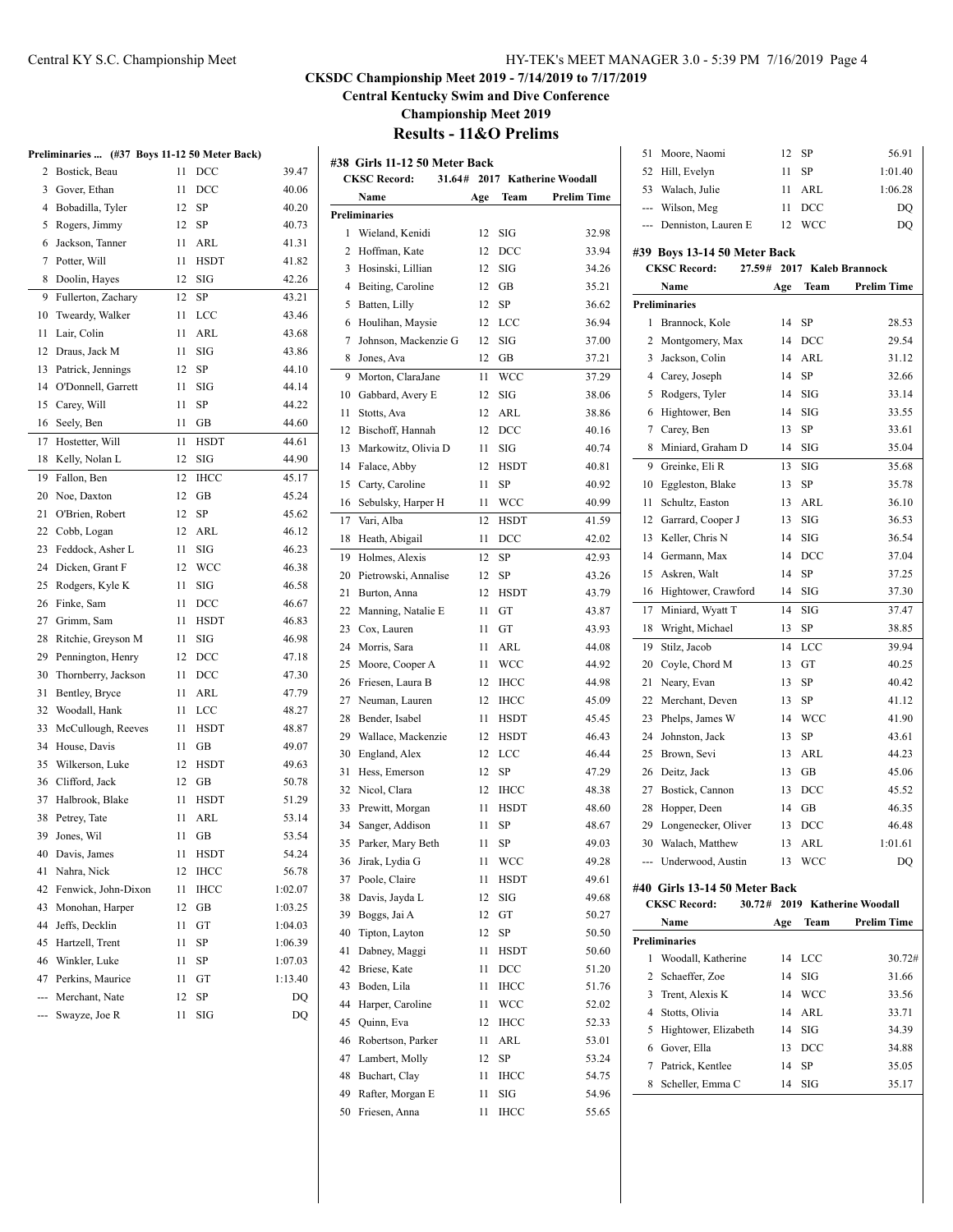#### Central KY S.C. Championship Meet HY-TEK's MEET MANAGER 3.0 - 5:39 PM 7/16/2019 Page 5

#### **CKSDC Championship Meet 2019 - 7/14/2019 to 7/17/2019**

**Central Kentucky Swim and Dive Conference**

**Championship Meet 2019**

| <b>Results - 11&amp;O Prelims</b> |  |  |
|-----------------------------------|--|--|
|-----------------------------------|--|--|

|       | Preliminaries  (#40 Girls 13-14 50 Meter Back) |     |                |                    |
|-------|------------------------------------------------|-----|----------------|--------------------|
| 9     | Liau, Lily                                     | 14  | SIG            | 35.70              |
| 10    | Carey, Grace                                   | 14  | <b>IHCC</b>    | 36.17              |
| 11    | Hatfield, Taylor M                             | 14  | <b>WCC</b>     | 36.44              |
| 12    | Strysick, Chloe                                | 14  | DCC            | 37.68              |
| 13    | Ingram, Maddox D                               | 13  | SIG            | 38.73              |
| 14    | O'Donnell, Caroline E                          | 13  | SIG            | 38.82              |
| 15    | Williams, Riley E                              | 14  | <b>WCC</b>     | 39.34              |
| 16    | Zimmer, Julia                                  | 14  | HSDT           | 40.14              |
| 17    | Cassidy, Eva Pace                              | 13  | SP             | 40.41              |
| 18    | Askren, Emma                                   | 14  | SP             | 41.08              |
| 19    | Keeton, Lily Kate                              | 14  | ARL            | 41.29              |
| 20    | Hawse, Kate                                    | 14  | <b>LCC</b>     | 41.43              |
| 21    | Potter, Emma                                   | 14  | HSDT           | 41.86              |
| 22    | Elkinson, Emery K                              | 13  | SIG            | 43.16              |
| 23    | Gray, Sarah Beth                               | 13  | <b>SP</b>      | 43.24              |
| 24    | Halbrook, Elise                                | 13  | HSDT           | 44.36              |
| 25    | Ward, Morgan                                   | 13  | SP             | 44.66              |
| 26    | Monroe, Katherine                              | 13  | SP             | 44.69              |
| 27    | Monohan, Amelia                                | 14  | GB             | 45.01              |
| 28    | Baird, Anna Pryor                              | 13  | SP             | 46.17              |
| 29    | Wilson, Baker                                  | 13  | DCC            | 46.18              |
| 30    | Denniston, Madison M                           | 14  | <b>WCC</b>     | 46.82              |
| 31    | Pierce, Vivian                                 | 13  | SP             | 47.60              |
| 32    | Jirak, Catherine J                             | 13  | <b>WCC</b>     | 47.99              |
| 33    | Hasty, Malinda J                               | 13  | WCC            | 48.47              |
| 34    | Warner, Emily A                                | 13  | <b>WCC</b>     | 50.97              |
| 35    | Clifford, Lilly                                | 14  | GB             | 51.39              |
| 36    | Allen, Kendall                                 | 13  | SP             | 51.49              |
| 37    | Beiting, Lillian                               | 14  | GB             | 51.69              |
| 38    | Rogers, Abby                                   | 13  | SP             | 59.48              |
|       |                                                |     |                |                    |
|       | #41 Boys 15&O 50 Meter Back                    |     |                |                    |
|       | <b>CKSC Record:</b><br>26.46#                  |     | 2018 Zach Hils |                    |
|       | Name                                           | Age | Team           | <b>Prelim Time</b> |
|       | Preliminaries                                  |     |                |                    |
| 1     | Brannock, Kaleb                                | 16  | SP             | 28.01              |
| 2     | Street, Matthew                                | 18  | GB             | 28.54              |
| 3     | Dicken, Smith                                  | 18  | LCC            | 28.93              |
|       | 4 Coffey, Cameron                              | 16  | <b>WCC</b>     | 29.04              |
| 5     | Wallen, Zach                                   | 17  | GT             | 30.06              |
| 6     | Hawkins, Evan                                  | 17  | GT             | 30.13              |
| 7     | Jennings, Landon                               | 15  | HSDT           | 30.67              |
| 8     | Hood, Connor                                   | 18  | SIG            | 30.72              |
| 9     | McLellan, Bryan                                | 18  | $_{\rm SIG}$   | 30.98              |
| 10    | Hall, Conner                                   | 17  | HSDT           | 31.13              |
| 11    | Locke, Jack                                    | 17  | SP             | 31.15              |
| 12    | Hall, Vaughn                                   | 19  | <b>HSDT</b>    | 31.44              |
| $*13$ | Pingleton, Davis                               | 15  | ARL            | 31.86              |
| $*13$ | Johnson, Wiles                                 | 15  | <b>HSDT</b>    | 31.86              |
|       |                                                |     |                |                    |
| 15    | Brown, Isaac                                   | 16  | <b>ARL</b>     | 31.94              |
| 16    | Ocampo, Nico                                   | 17  | SP             | 32.34              |
| 17    | Gray, Cooper B                                 | 16  | SP             | 32.36              |

| 18             | Lockhart, Alex               | 15     | DCC          | 32.67                |
|----------------|------------------------------|--------|--------------|----------------------|
| 19             | Horn, Carson                 | 15     | <b>HSDT</b>  | 33.33                |
| 20             | Patrick, Meier               | 15     | <b>SP</b>    | 34.50                |
| 21             | Dahlgren, Kyle               | 15     | SP           | 35.47                |
| 22             | Whipple, Holden              | 16     | <b>HSDT</b>  | 35.75                |
| 23             | Petter, Hayden               | 17     | <b>SP</b>    | 36.60                |
| 24             | Hawse, Thomas                | 16     | LCC          | 36.75                |
| 25             | Noonan, Reid                 | 16     | LCC          | 36.80                |
| 26             | Voss, Jack                   | 15     | ARL          | 36.95                |
| 27             | Bischoff, Brady              | 15     | DCC          | 36.99                |
| 28             | Mayer, Caleb                 | 16     | ARL          | 38.18                |
| 29             | Grant, James W               | 15     | SP           | 38.53                |
|                | 30 Fallon, Liam              | 15     | <b>IHCC</b>  | 40.72                |
|                | 31 Mulder, Terik             | 15     | <b>SP</b>    | 41.15                |
|                | 32 Van Meter, Solomon        | 15     | SP           | 41.87                |
|                | 33 Moore, Matthew            | 17     | <b>HSDT</b>  | 45.23                |
|                |                              |        |              |                      |
|                | #42 Girls 15&O 50 Meter Back |        |              |                      |
|                | <b>CKSC Record:</b>          | 30.04# |              | 2008 Kaylin Burchell |
|                | Name                         | Age    | <b>Team</b>  | Prelim Time          |
|                | <b>Preliminaries</b>         |        |              |                      |
| 1              | West, Callie                 | 16     | <b>IHCC</b>  | 32.79                |
| $\overline{2}$ | Siebenthaler, Kelsey         | 16     | SIG          | 33.29                |
|                | 3 Klinker, Rachel            | 18     | SIG          | 33.34                |
|                | 4 Bohannon, Ellen            | 15     | LCC          | 33.52                |
| *5             | Albrecht, Taylor             | 17     | <b>HSDT</b>  | 33.97                |
|                | *5 Albrecht, Sarah           | 16     | <b>HSDT</b>  | 33.97                |
| 7              | Grunwald, Abby               | 16     | SP           | 34.25                |
|                | 8 Garrard, Hadley F          | 15     | SIG          | 34.98                |
| 9              | Turner, Olivia               | 18     | SIG          | 35.00                |
| 10             | McKinley, Van                | 17     | <b>IHCC</b>  | 35.08                |
| 11             | Coffey, Samantha             | 15     | <b>WCC</b>   | 35.18                |
| 12             | Rukavina, Katherine Ann 15   |        | SIG          | 35.36                |
| 13             | Horn, Claire                 | 17     | <b>HSDT</b>  | 35.43                |
| 14             | Gray, Emma Grace             | 16     | SP           | 36.12                |
| 15             | Coffey, Sarah R              | 15     | <b>WCC</b>   | 36.65                |
| 16             | Grissam, Kelsey              | 16     | <b>WCC</b>   | 37.32                |
| 17             | Bean, Whitney                | 16     | DCC          | 37.87                |
| 18             | Locke, Avery                 | 15     | <b>SP</b>    | 37.94                |
| 19             | Akers, Lara                  | 16     | $_{\rm DCC}$ | 38.17                |
| 20             | Jazdzewski, Nina             | 15     | SP           | 38.35                |
| 21             | Webster, Ella                | 17     | SIG          | 38.68                |
| 22             | Akers, Jenna                 | 16     | DCC          | 39.14                |
| 23             | Cobb, Cecilia                | 16     | ARL          | 39.15                |
| 24             | Patterson, Lainey            | 15     | ARL          | 39.29                |
| 25             | Gray, Lucy Kate              | 15     | SP           | 40.24                |
| 26             | Brocato, Anna K              | 16     | SIG          | 40.26                |
| 27             | Jackson, Tia                 | 16     | SP           | 40.60                |
| 28             | Young, Rachel                | 15     | HSDT         | 41.30                |
| 29             | Parker, Caroline             | 16     | SP           | 41.62                |
| 30             | Sullivan, Trisha             | 17     | GT           | 42.18                |
| 31             | Hisle, Ella                  | 15     | IHCC         | 42.86                |
| 32             | Whipple, Hadley              | 15     | HSDT         | 44.90                |
| 33             | Woodward, Ellen              | 16     | SP           | 45.77                |
|                |                              |        |              |                      |

| 34                                            | Hostetter, Hayley             | 16  | <b>HSDT</b> | 46.00              |  |  |  |  |  |  |
|-----------------------------------------------|-------------------------------|-----|-------------|--------------------|--|--|--|--|--|--|
| 35                                            | Jirak, Elizabeth C            | 15  | WCC         | 46.75              |  |  |  |  |  |  |
| 36                                            | Roth, Hannah                  | 16  | HSDT        | 47.00              |  |  |  |  |  |  |
|                                               |                               |     |             |                    |  |  |  |  |  |  |
| #47 Boys 11-12 50 Meter Fly<br>2013 Zach Hils |                               |     |             |                    |  |  |  |  |  |  |
|                                               | <b>CKSC Record:</b><br>30.00# |     |             |                    |  |  |  |  |  |  |
|                                               | Name                          | Age | Team        | <b>Prelim Time</b> |  |  |  |  |  |  |
|                                               | Preliminaries                 |     |             |                    |  |  |  |  |  |  |
| 1                                             | Liau, Jack                    | 12  | SIG         | 34.40              |  |  |  |  |  |  |
| 2                                             | Bobadilla, Tyler              | 12  | SP          | 36.02              |  |  |  |  |  |  |
| 3                                             | Fullerton, Zachary            | 12  | SP          | 36.11              |  |  |  |  |  |  |
| $\overline{4}$                                | Gover, Ethan                  | 11  | DCC         | 36.78              |  |  |  |  |  |  |
| 5                                             | Bostick, Beau                 | 11  | DCC         | 39.29              |  |  |  |  |  |  |
| 6                                             | Jackson, Tanner               | 11  | ARL         | 39.67              |  |  |  |  |  |  |
| 7                                             | Rogers, Jimmy                 | 12  | SP          | 40.04              |  |  |  |  |  |  |
| 8                                             | Doolin, Hayes                 | 12  | SIG         | 40.31              |  |  |  |  |  |  |
| 9                                             | Yorba, Grayson                | 12  | SP          | 40.95              |  |  |  |  |  |  |
| 10                                            | Fallon, Ben                   | 12  | <b>IHCC</b> | 41.25              |  |  |  |  |  |  |
| 11                                            | Grimm, Sam                    | 11  | <b>HSDT</b> | 41.55              |  |  |  |  |  |  |
| 12                                            | Seely, Ben                    | 11  | GB          | 41.77              |  |  |  |  |  |  |
| 13                                            | Meagher, Max                  | 11  | SIG         | 42.83              |  |  |  |  |  |  |
| 14                                            | Kelly, Nolan L                | 12  | SIG         | 43.59              |  |  |  |  |  |  |
| 15                                            | Draus, Jack M                 | 11  | SIG         | 43.80              |  |  |  |  |  |  |
| 16                                            | Hostetter, Will               | 11  | HSDT        | 43.91              |  |  |  |  |  |  |
| 17                                            | Merchant, Nate                | 12  | SP          | 44.68              |  |  |  |  |  |  |
| 18                                            | Heinrich, Banks               | 11  | <b>IHCC</b> | 45.38              |  |  |  |  |  |  |
| 19                                            | Pennington, Henry             | 12  | DCC         | 45.64              |  |  |  |  |  |  |
| 20                                            | Potter, Will                  | 11  | <b>HSDT</b> | 46.61              |  |  |  |  |  |  |
| 21                                            | O'Brien, Robert               | 12  | SP          | 46.71              |  |  |  |  |  |  |
| 22                                            | Tweardy, Walker               | 11  | LCC         | 46.80              |  |  |  |  |  |  |
| 23                                            | Lair, Colin                   | 11  | ARL         | 46.83              |  |  |  |  |  |  |
| 24                                            | Cobb, Logan                   | 12  | ARL         | 46.89              |  |  |  |  |  |  |
| 25                                            | Swayze, Joe R                 | 11  | SIG         | 46.97              |  |  |  |  |  |  |
| 26                                            | O'Donnell, Garrett            | 11  | SIG         | 46.99              |  |  |  |  |  |  |
| 27                                            | McCullough, Reeves            | 11  | HSDT        | 47.61              |  |  |  |  |  |  |
| 28                                            | Feddock, Asher L              | 11  | <b>SIG</b>  | 48.30              |  |  |  |  |  |  |
| 29                                            | House, Davis                  | 11  | GB          | 48.39              |  |  |  |  |  |  |
| 30                                            | Coyle, Emory J                | 11  | GT          | 48.69              |  |  |  |  |  |  |
| 31                                            | Davis, James                  | 11  | HSDT        | 49.19              |  |  |  |  |  |  |
| 32                                            | Sears, Ryan                   | 12  | WCC         | 49.81              |  |  |  |  |  |  |
| 33                                            | Ritchie, Greyson M            | 11  | SIG         | 49.98              |  |  |  |  |  |  |
| 34                                            | Carey, Will                   | 11  | SP          | 53.53              |  |  |  |  |  |  |
| 35                                            | Dilworth, Spencer             | 11  | DCC         | 53.58              |  |  |  |  |  |  |
| 36                                            | Huber, Green                  | 11  | IHCC        | 54.19              |  |  |  |  |  |  |
| 37                                            | Clifford, Jack                | 12  | GB          | 56.15              |  |  |  |  |  |  |
| 38                                            | Halbrook, Blake               | 11  | HSDT        | 58.04              |  |  |  |  |  |  |
| 39                                            | Rodgers, Kyle K               | 11  | SIG         | 58.36              |  |  |  |  |  |  |
| 40                                            | Monohan, Harper               | 12  | GB          | 1:01.40            |  |  |  |  |  |  |
| 41                                            | Wilkerson, Luke               | 12  | HSDT        | 1:01.98            |  |  |  |  |  |  |
| 42                                            | Petrey, Tate                  | 11  | ARL         | 1:03.75            |  |  |  |  |  |  |
|                                               |                               |     |             |                    |  |  |  |  |  |  |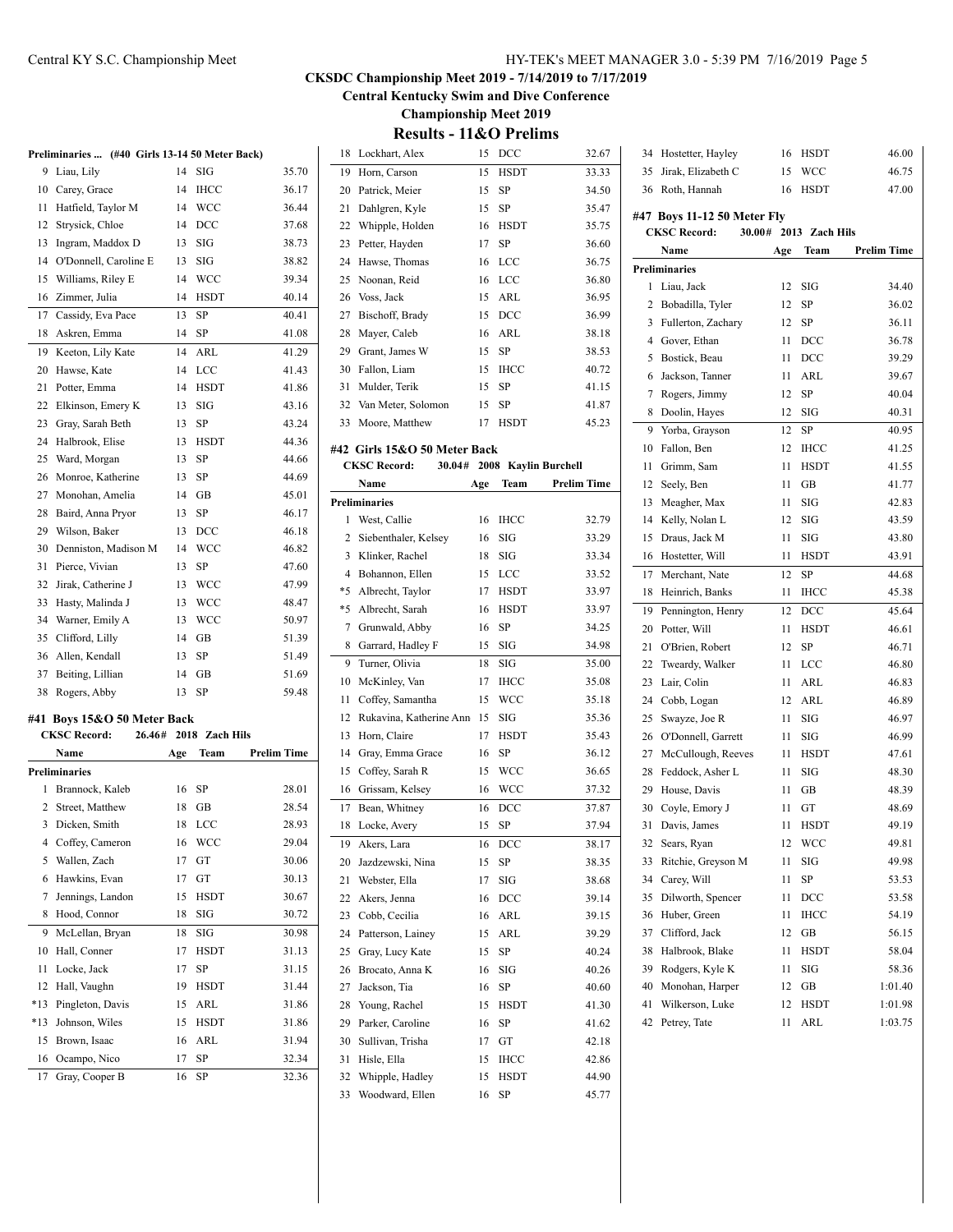**Central Kentucky Swim and Dive Conference**

**Championship Meet 2019**

|       | <b>CKSC Record:</b><br>30.03# |     | 2003 Kelsey Floyd |                     |
|-------|-------------------------------|-----|-------------------|---------------------|
|       | Name                          | Age | Team              | <b>Prelim Time</b>  |
|       | Preliminaries                 |     |                   |                     |
| 1     | Wieland, Kenidi               | 12  | SIG               | 30.87               |
| 2     | Hoffman, Kate                 | 12  | DCC               | 32.71               |
| 3     | Kaak, Ella                    | 12  | GT                | 33.03               |
| 4     | Hosinski, Lillian             | 12  | SIG               | 33.26               |
| 5     | Beiting, Caroline             | 12  | GB                | 33.82               |
| 6     | Batten, Lilly                 | 12  | SP                | 34.93               |
| 7     | Houlihan, Maysie              | 12  | LCC               | 35.33               |
| 8     | Gabbard, Avery E              | 12  | SIG               | 35.78               |
| 9     | Markowitz, Olivia D           | 11  | SIG               | 36.74               |
| 10    | Patterson, Reagan             | 12  | ARL               | 37.02               |
| 11    | Holmes, Alexis                | 12  | SP                | 37.60               |
| 12    | Phillips, Hattie              | 12  | LCC               | 38.71               |
| 13    | Morton, ClaraJane             | 11  | <b>WCC</b>        | 39.10               |
| 14    | Carty, Caroline               | 11  | SP                | 39.44               |
| 15    | Heath, Abigail                | 11  | DCC               | 39.54               |
| 16    | Fair, Kalli                   | 12  | ARL               | 39.57               |
| 17    | Friesen, Laura B              | 12  | <b>IHCC</b>       | 39.70               |
| 18    | Sebulsky, Harper H            | 11  | <b>WCC</b>        | 40.44               |
| 19    | Owen, Grace C                 | 12  | <b>WCC</b>        | 41.63               |
| 20    | Falace, Abby                  | 12  | <b>HSDT</b>       | 42.06               |
| 21    | McGregor, Caroline            | 12  | <b>IHCC</b>       | 43.04               |
| 22    | Moore, Cooper A               | 11  | <b>WCC</b>        | 43.34               |
| 23    | Hamilton, Gretchen R          | 12  | GT                | 43.42               |
| 24    | Pietrowski, Annalise          | 12  | SP                | 43.46               |
| 25    | Gnann, Maggie                 | 11  | DCC               | 43.71               |
| 26    | Stotts, Ava                   | 12  | ARL               | 44.41               |
| 27    | Burton, Anna                  | 12  | HSDT              | 44.67               |
| 28    | Poole, Claire                 | 11  | HSDT              | 45.33               |
| 29    | Morris, Sara                  | 11  | ARL               | 46.26               |
| $*30$ | Cox, Lauren                   | 11  | GT                | 47.11               |
| $*30$ | Manning, Natalie E            | 11  | GT                | 47.11               |
| 32    | Prewitt, Morgan               | 11  | <b>HSDT</b>       | 47.12               |
| 33    | Nicol, Clara                  | 12  | <b>IHCC</b>       | 49.92               |
| 34    | Dabney, Maggi                 | 11  | <b>HSDT</b>       | 49.98               |
|       | 35 Davis, Jayda L             |     | 12 SIG            | 51.61               |
|       | 36 Bender, Isabel             | 11  | HSDT              | 52.06               |
|       | 37 Boden, Lila                | 11  | <b>IHCC</b>       | 56.62               |
| 38    | Tipton, Layton                | 12  | <b>SP</b>         | 56.69               |
|       | --- Buchart, Clay             | 11  | <b>IHCC</b>       | DQ                  |
|       | --- Kinkead, Caroline         | 12  | <b>IHCC</b>       | DQ                  |
|       | --- Friesen, Anna             | 11  | <b>IHCC</b>       | DQ                  |
|       |                               |     |                   |                     |
|       | #49 Boys 13-14 50 Meter Fly   |     |                   |                     |
|       | <b>CKSC Record:</b><br>26.84# |     |                   | 2017 Kaleb Brannock |
|       | Name                          | Age | Team              | <b>Prelim Time</b>  |
|       | Preliminaries                 |     |                   |                     |
| 1     | Brannock, Kole                | 14  | SP                | 27.51               |
| 2     | Montgomery, Max               | 14  | $_{\text{DCC}}$   | 28.78               |
| 3     | Carey, Ben                    | 13  | SP                | 29.93               |
|       | 4 Hightower, Ben              | 14  | SIG               | 30.90               |
|       |                               |     |                   |                     |

| 5     | Jackson, Colin                | 14   | ARL                   | 30.92                 |
|-------|-------------------------------|------|-----------------------|-----------------------|
| 6     | Wright, Michael               | 13   | SP                    | 31.53                 |
| 7     | Miniard, Graham D             | 14   | SIG                   | 31.88                 |
| 8     | Jirak, Andrew J               | 14   | WCC                   | 32.24                 |
| 9     | Carey, Joseph                 | 14   | SP                    | 33.17                 |
| 10    | Grant, Thomas                 | 13   | SP                    | 33.45                 |
| 11    | Miniard, Wyatt T              | 14   | SIG                   | 33.80                 |
| 12    | Seely, Jackson                | 14   | GB                    | 33.84                 |
| 13    | Doolin, Cash                  | 13   | SIG                   | 34.39                 |
| 14    | Keller, Chris N               | 14   | SIG                   | 34.52                 |
| 15    | Rafter, Trey M                | 13   | SIG                   | 34.82                 |
| 16    | Hightower, Crawford           | 14   | SIG                   | 34.99                 |
| 17    | Askren, Walt                  | 14   | SP                    | 35.19                 |
| 18    | Rodgers, Tyler                | 14   | SIG                   | 35.25                 |
| 19    | Schultz, Easton               | 13   | ARL                   | 35.31                 |
| 20    | Eggleston, Blake              | 13   | SP                    | 38.01                 |
| 21    | Garrard, Cooper J             | 13   | SIG                   | 38.43                 |
| 22    | Germann, Max                  | 14   | DCC                   | 38.90                 |
| 23    | Brown, Sevi                   | 13   | ARL                   | 42.50                 |
| 24    | Merchant, Deven               | 13   | SP                    | 42.84                 |
| 25    | Coyle, Chord M                | 13   | GT                    | 42.94                 |
| 26    | Fraley, Christian             | 13   | SIG                   | 43.52                 |
| 27    | Deitz, Jack                   | 13   | GB                    | 45.04                 |
| $*28$ | Neary, Evan                   | 13   | SP                    |                       |
| $*28$ | Johnston, Jack                | 13   | SP                    | 45.10<br>45.10        |
| 30    |                               |      |                       |                       |
|       | Bostick, Cannon               | 13   | $_{\text{DCC}}$<br>GB | 47.71<br>48.64        |
|       |                               |      |                       |                       |
| 31    | Hopper, Deen                  | 14   |                       |                       |
| 32    | Hamilton, Owen R              | 13   | GT                    | 49.45                 |
| 33    | Walach, Matthew               | 13   | ARL                   | 1:09.50               |
|       | #50 Girls 13-14 50 Meter Fly  |      |                       |                       |
|       | <b>CKSC Record:</b><br>28.47# | 2002 |                       | <b>Elaine Breeden</b> |
|       | Name                          | Age  | Team                  | <b>Prelim Time</b>    |
|       | Preliminaries                 |      |                       |                       |
| 1     | Lykins, Emma                  | 14   | <b>SP</b>             | 29.38                 |
|       | 2 Woodall, Katherine          | 14   | LCC                   | 29.82                 |
| 3     | Schaeffer, Zoe                | 14   | SIG                   | 30.73                 |
|       | 4 Havens, Elliott E           | 13   | SIG                   | 32.05                 |
| 5     | Patrick, Kentlee              | 14   | SP                    | 32.49                 |
|       | 6 Carey, Grace                | 14   | <b>IHCC</b>           | 32.85                 |
| 7     | Gover, Ella                   | 13   | $_{\rm DCC}$          | 33.08                 |
| 8     | Conklin, Cate                 | 13   | GB                    | 33.33                 |
| 9     | Stotts, Olivia                | 14   | ARL                   | 33.47                 |
| 10    | Scheller, Emma C              | 14   | SIG                   | 33.96                 |
| 11    | Trent, Alexis K               | 14   | WCC                   | 34.13                 |
| 12    | Liau, Lily                    | 14   | SIG                   | 34.52                 |
| 13    | Truitt, Katherine             | 14   | IHCC                  | 34.82                 |
| 14    | Hightower, Elizabeth          | 14   | SIG                   | 35.79                 |
| 15    | Keeton, Lily Kate             | 14   | ARL                   | 36.41                 |
| 16    | Hatfield, Taylor M            | 14   | WCC                   | 36.79                 |
| 17    | Mulder, Sierra                | 13   | SP                    | 36.88                 |
| 18    | O'Donnell, Caroline E         | 13   | SIG                   | 36.95                 |
| 19    | Hildebrandt, Sophie           | 14   | SP                    | 37.62                 |
| 20    | Elkinson, Emery K             | 13   | SIG                   | 38.31                 |

| 21             | Rogers, Lucy               | 13     | SP          | 38.33               |
|----------------|----------------------------|--------|-------------|---------------------|
| 22             | Askren, Emma               | 14     | SP          | 38.72               |
| 23             | Strysick, Chloe            | 14     | DCC         | 38.93               |
| 24             | Scott, Emily               | 14     | <b>IHCC</b> | 39.49               |
| 25             | Ingram, Maddox D           | 13     | SIG         | 39.96               |
| 26             | Monohan, Amelia            | 14     | GB          | 40.49               |
| 27             | Dobbins, Lily              | 13     | ARL         | 41.27               |
| 28             | Ward, Morgan               | 13     | SP          | 42.00               |
| 29             | Potter, Emma               | 14     | <b>HSDT</b> | 42.51               |
| 30             | Wiseman, Chloe             | 13     | <b>HSDT</b> | 42.54               |
| 31             | Baird, Anna Pryor          | 13     | SP          | 42.92               |
| 32             | Gray, Sarah Beth           | 13     | SP          | 45.76               |
| 33             | Beiting, Lillian           | 14     | GB          | 45.91               |
| 34             | Pierce, Vivian             | 13     | SP          | 47.27               |
| 35             | Halbrook, Elise            | 13     | <b>HSDT</b> | 47.94               |
| 36             | Monroe, Katherine          | 13     | SP          | 50.05               |
| 37             | Clifford, Lilly            | 14     | GВ          | 53.52               |
| 38             | Rogers, Abby               | 13     | SP          | 56.72               |
|                |                            |        |             |                     |
|                | #51 Boys 15&O 50 Meter Fly |        |             |                     |
|                | <b>CKSC Record:</b>        | 26.00# |             | 2004 Brandon Lovell |
|                | Name                       | Age    | Team        | <b>Prelim Time</b>  |
|                | Preliminaries              |        |             |                     |
| 1              | Dicken, Smith              | 18     | LCC         | 26.93               |
| $\overline{c}$ | Brannock, Kaleb            | 16     | <b>SP</b>   | 27.29               |
| 3              | Street, Matthew            | 18     | <b>GB</b>   | 27.42               |
| 4              | Strother, Thomas           | 18     | LCC         | 27.55               |
| 5              | Wallen, Zach               | 17     | GT          | 27.84               |
| 6              | Coffey, Cameron            | 16     | WCC         | 28.17               |
| 7              | Hawkins, Evan              | 17     | GT          | 28.29               |
| 8              | Jennings, Landon           | 15     | <b>HSDT</b> | 28.86               |
| 9              | Voss, Jack                 | 15     | ARL         | 28.96               |
| 10             | Locke, Jack                | 17     | SP          | 28.97               |
| 11             | Johnson, Wiles             | 15     | HSDT        | 29.02               |
| $*12$          | Jennings, Wyatt            | 17     | HSDT        | 29.09               |
| $*12$          | Hall, Vaughn               | 19     | <b>HSDT</b> | 29.09               |
| 14             | Nasrallah, Anthony         | 16     | <b>ARL</b>  | 29.24               |
| 15             | Dahlgren, Kyle             | 15     | SP          | 29.31               |
| 16             | Whipple, Holden            | 16     | <b>HSDT</b> | 29.54               |
| 17             | Brown, Isaac               | 16     | ARL         | 29.58               |
| 18             | Gray, Cooper B             | 16     | SP          | 29.99               |
| 19             | Hood, Connor               | 18     | SIG         | 29.99               |
| 20             | Ocampo, Nico               | 17     | SP          | 30.54               |
| 21             | Pingleton, Davis           | 15     | ARL         | 30.60               |
| 22             | Noonan, Reid               | 16     | LCC         | 31.13               |
| 23             | Lockhart, Alex             | 15     | DCC         | 31.28               |
| 24             | Mayer, Caleb               | 16     | ARL         | 31.62               |
| 25             | Strother, Duncan           | 15     | LCC         | 31.78               |
| 26             | Petter, Hayden             | 17     | SP          | 32.37               |
| 27             | Lockhart, Mason            | 17     | DCC         | 32.39               |
| 28             | Horn, Carson               | 15     | HSDT        | 32.40               |
| 29             | Bingham, Jacob             | 15     | GT          | 33.57               |
| 30             | Patrick, Meier             | 15     | SP          | 33.71               |
| 31             | Grant, James W             | 15     | SP          |                     |
|                |                            |        |             | 37.11               |
| 32             | Owens, J                   | 15     | IHCC        | 38.70               |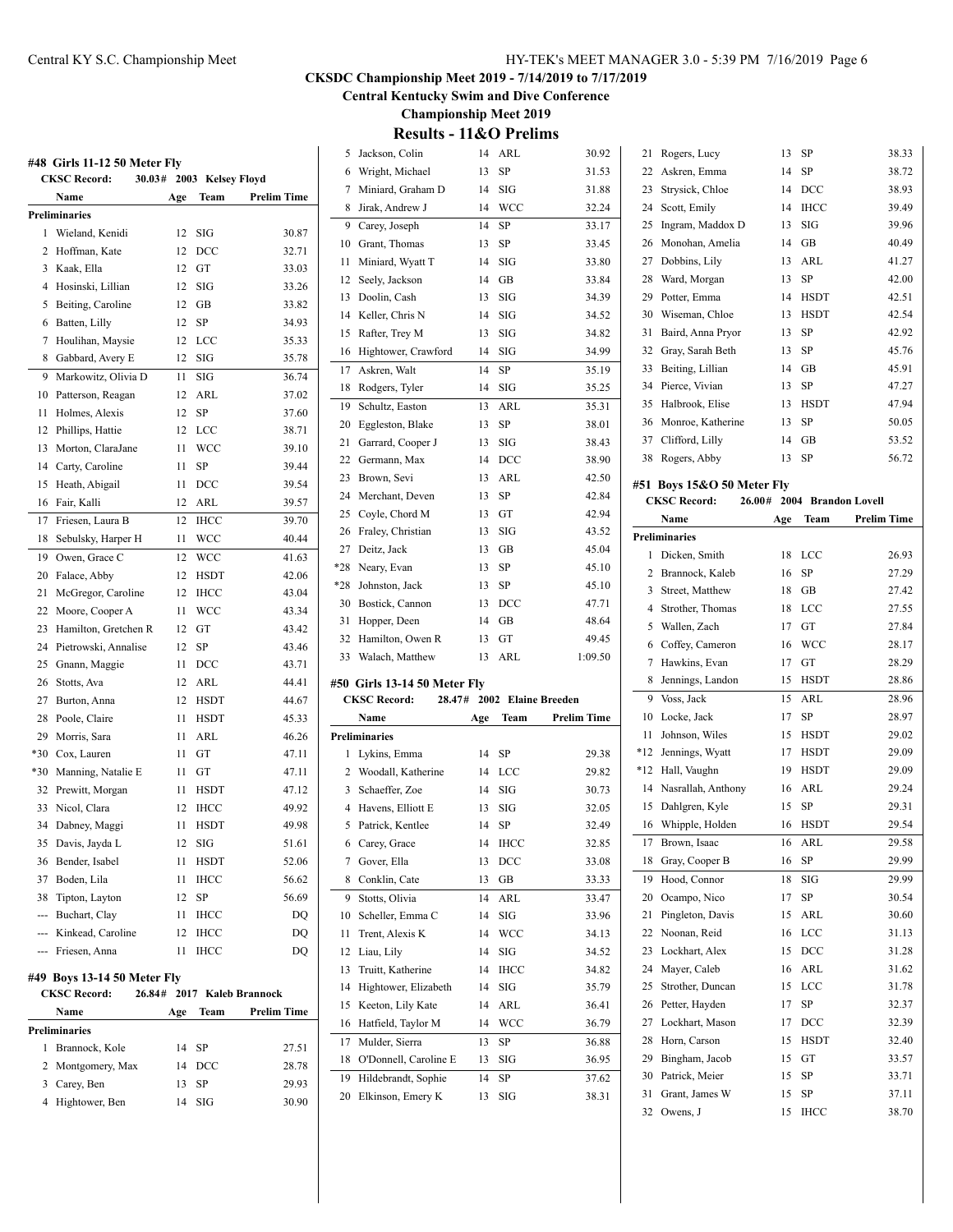**Central Kentucky Swim and Dive Conference**

**Championship Meet 2019**

| ly)                |          | 3 Meagher, Max                    |     | $11$ SIG    | 43.47                       |    | 11 Vari, Alba                  |                       | 12 HSDT     | 44.43              |
|--------------------|----------|-----------------------------------|-----|-------------|-----------------------------|----|--------------------------------|-----------------------|-------------|--------------------|
| 40.05              | 4        | Rogers, Jimmy                     | 12  | SP          | 43.79                       | 12 | Patterson, Reagan              | 12                    | ARL         | 44.80              |
| 41.82              |          | 5 Sears, Ryan                     | 12  | WCC         | 45.13                       | 13 | Hamilton, Gretchen R           | 12                    | GT          | 45.31              |
| 42.17              |          | 6 Doolin, Hayes                   | 12  | SIG         | 45.51                       | 14 | Johnson, Mackenzie G           | 12                    | SIG         | 45.79              |
|                    | 7        | Bobadilla, Tyler                  | 12  | SP          | 47.65                       | 15 | Kinkead, Caroline              | 12                    | <b>IHCC</b> | 47.02              |
|                    |          | 8 McCullough, Reeves              | 11  | HSDT        | 48.33                       |    | 16 Sebulsky, Harper H          | 11                    | <b>WCC</b>  | 48.03              |
| <b>Iinezawa</b>    |          | 9 Cobb, Logan                     | 12  | ARL         | 48.46                       |    | 17 Boggs, Jai A                | 12                    | GT          | 48.42              |
| <b>Prelim Time</b> |          | 10 Yorba, Grayson                 | 12  | SP          | 49.09                       |    | 18 Jirak, Lydia G              | 11                    | WCC         | 48.51              |
|                    | 11       | Kelly, Nolan L                    | 12  | SIG         | 49.10                       | 19 | Neuman, Lauren                 | 12                    | <b>IHCC</b> | 48.57              |
| 29.83              |          | 12 Bentley, Bryce                 | 11  | ARL         | 49.40                       | 20 | Owen, Grace C                  | 12                    | <b>WCC</b>  | 48.84              |
| 30.77              |          | 13 O'Donnell, Garrett             | 11  | <b>SIG</b>  | 49.87                       | 21 | Nicol, Clara                   | 12                    | <b>IHCC</b> | 48.88              |
| 31.05              | 14       | House, Davis                      | 11  | GB          | 50.17                       | 22 | Carty, Caroline                | 11                    | SP          | 49.18              |
| 31.50              | 15       | Woodall, Hank                     | 11  | <b>LCC</b>  | 50.41                       | 23 | Parker, Mary Beth              | 11                    | SP          | 49.69              |
| 31.74              |          | 16 Coyle, Emory J                 | 11  | GT          | 50.61                       | 24 | Markowitz, Olivia D            | 11                    | SIG         | 49.80              |
| 31.76              | 17       | Tweardy, Walker                   | 11  | LCC         | 50.76                       | 25 | Hess, Emerson                  | 12                    | SP          | 49.91              |
| 31.85              |          | 18 Rodgers, Kyle K                | 11  | SIG         | 50.79                       | 26 | Quinn, Eva                     | 12                    | <b>IHCC</b> | 50.40              |
| 32.79              | 19       | Jones, Wil                        | 11  | GB          | 52.37                       | 27 | Moore, Cooper A                | 11                    | <b>WCC</b>  | 50.82              |
| 33.00              | 20       | Carey, Will                       | 11  | SP          | 52.39                       | 28 | Burton, Anna                   |                       | 12 HSDT     | 51.14              |
| 33.38              | 21       | Noe, Daxton                       | 12  | GB          | 52.67                       | 29 | Poole, Claire                  | 11                    | <b>HSDT</b> | 51.32              |
| 33.42              |          | Swayze, Joe R                     | 11  | SIG         | 52.86                       | 30 | Pietrowski, Annalise           | 12                    | SP          | 52.47              |
| 33.49              | 22<br>23 | Heinrich, Banks                   | 11  | <b>IHCC</b> | 53.24                       | 31 | England, Alex                  | 12                    | <b>LCC</b>  | 53.70              |
| 33.69              |          |                                   |     | SIG         |                             | 32 | Bender, Isabel                 | 11                    | <b>HSDT</b> | 54.02              |
| 33.76              | 24       | Feddock, Asher L                  | 11  | <b>SP</b>   | 54.10                       | 33 | Dabney, Maggi                  | 11                    | <b>HSDT</b> | 55.58              |
| 33.77              | 25       | Merchant, Nate<br>26 Huber, Green | 12  | IHCC        | 54.12                       | 34 | Wallace, Mackenzie             | 12                    | <b>HSDT</b> | 56.77              |
| 33.86              |          |                                   | 11  | <b>DCC</b>  | 54.16<br>54.58              |    |                                | 12                    | <b>IHCC</b> | 57.28              |
| 34.02              | 27       | Finke, Sam                        | 11  |             |                             | 35 | McGregor, Caroline             | 11                    | SP          | 57.69              |
| 34.17              | 28       | O'Brien, Robert                   | 12  | SP          | 54.66                       | 36 | Hill, Evelyn                   |                       |             |                    |
| 34.46              | 29       | Davis, James                      | 11  | <b>HSDT</b> | 55.03                       | 37 | Robertson, Parker              | 11                    | ARL         | 57.78              |
| 35.45              | 30       | Dicken, Grant F                   | 12  | <b>WCC</b>  | 55.67                       | 38 | Lambert, Molly                 | 12                    | SP          | 58.10              |
| 36.28              | 31       | Nahra, Nick                       |     | 12 IHCC     | 55.92                       | 39 | Prewitt, Morgan                | 11                    | HSDT        | 58.26              |
| 36.34              | 32       | Patrick, Jennings                 |     | 12 SP       | 56.01                       | 40 | Tipton, Layton                 | 12                    | SP          | 58.27              |
| 36.35              | 33       | Ritchie, Greyson M                |     | $11$ SIG    | 58.01                       | 41 | Friesen, Anna                  | 11                    | <b>IHCC</b> | 58.55              |
| 36.48              | 34       | Wilkerson, Luke                   | 12  | <b>HSDT</b> | 58.05                       | 42 | Briese, Kate                   | 11                    | DCC         | 59.98              |
| 36.61              | 35       | Halbrook, Blake                   | 11  | <b>HSDT</b> | 58.12                       | 43 | Rafter, Morgan E               | 11                    | SIG         | 1:01.11            |
| 36.71              | 36       | Thornberry, Jackson               | 11  | DCC         | 59.78                       | 44 | Denniston, Lauren E            | 12                    | <b>WCC</b>  | 1:04.17            |
| 36.72              | 37       | Winkler, Luke                     | 11  | <b>SP</b>   | 1:01.81                     | 45 | Boden, Lila                    | 11                    | <b>IHCC</b> | 1:04.89            |
| 37.62              | 38       | Jeffs, Decklin                    | 11  | GT          | 1:03.63                     | 46 | Moore, Naomi                   | 12                    | SP          | 1:05.69            |
| 38.42              | 39       | Petrey, Tate                      | 11  | ARL         | 1:06.49                     | 47 | Walach, Julie                  | 11                    | ARL         | 1:06.54            |
| 38.48              |          | 40 Monohan, Harper                | 12  | GB          | 1:11.39                     | 48 | Harper, Caroline               | 11                    | <b>WCC</b>  | 1:09.36            |
| 39.21              |          | Fenwick, John-Dixon               |     | $11$ IHCC   | DQ                          |    | 49 Marlowe, Adriana            | 11                    | <b>WCC</b>  | 1:11.41            |
| 39.56              |          | #58 Girls 11-12 50 Meter Breast   |     |             |                             |    | --- Buchart, Clay              |                       | 11 IHCC     | DQ                 |
| 39.80              |          | <b>CKSC Record:</b>               |     |             | 34.27# 2005 Kaylin Burchell |    | --- Wilson, Meg                |                       | 11 DCC      | DQ                 |
| 40.42              |          | Name                              | Age | Team        | <b>Prelim Time</b>          |    | #59 Boys 13-14 50 Meter Breast |                       |             |                    |
| 41.15              |          | <b>Preliminaries</b>              |     |             |                             |    | <b>CKSC Record:</b>            | 31.86# 2015 Zach Hils |             |                    |
| 41.26              |          | 1 Kaak, Ella                      |     | 12 GT       | 35.31                       |    | Name                           | Age                   | Team        | <b>Prelim Time</b> |
| 42.33              |          | 2 Wieland, Kenidi                 |     | $12$ SIG    | 38.40                       |    | <b>Preliminaries</b>           |                       |             |                    |
| 43.85              | 3        | Jones, Ava                        |     | 12 GB       | 38.60                       |    | 1 Miniard, Graham D            | 14                    | SIG         | 34.96              |
|                    | 4        | Phillips, Hattie                  |     | 12 LCC      | 40.14                       |    | 2 Askren, Walt                 | 14                    | SP          | 36.17              |
|                    | 5        | Bischoff, Hannah                  |     | 12 DCC      | 41.18                       | 3  | Carey, Joseph                  | 14                    | SP          | 36.51              |
|                    | 6        | Gabbard, Avery E                  |     | $12$ SIG    | 41.78                       | 4  | Greinke, Eli R                 | 13                    | SIG         | 37.06              |
| <b>Prelim Time</b> | 7        | Holmes, Alexis                    |     | 12 SP       | 42.32                       | 5. | Grant, Thomas                  | 13                    | SP          | 37.86              |
|                    |          | 8 Davis, Jayda L                  |     | $12$ SIG    | 43.47                       | 6  | Doolin, Cash                   |                       | $13$ SIG    | 38.04              |
| 41.75              | 9        | Fair, Kalli                       | 12  | ARL         | 43.59                       | 7  | Jirak, Andrew J                |                       | 14 WCC      | 38.65              |
| 42.76              |          | 10 Gnann, Maggie                  |     | 11 DCC      | 44.17                       | 8  | Rodgers, Tyler                 | 14                    | SIG         | 39.48              |
|                    |          |                                   |     |             |                             |    | 9 Miniard, Wyatt T             |                       | $14$ SIG    | 39.77              |
|                    |          |                                   |     |             |                             |    |                                |                       |             |                    |

|    | Preliminaries  (#51 Boys 15&O 50 Meter Fly) |          |                |                      |
|----|---------------------------------------------|----------|----------------|----------------------|
| 33 | Fallon, Liam                                | 15       | <b>IHCC</b>    | 40.05                |
| 34 | Van Meter, Solomon                          | 15       | SP             | 41.82                |
| 35 | Moore, Matthew                              | 17       | <b>HSDT</b>    | 42.17                |
|    | #52 Girls 15&O 50 Meter Fly                 |          |                |                      |
|    | <b>CKSC Record:</b><br>29.10#               |          |                | 2016 Harna Minezawa  |
|    | Name                                        | Age      | Team           | <b>Prelim Time</b>   |
|    | Preliminaries                               |          |                |                      |
| 1  | Klinker, Rachel                             | 18       | <b>SIG</b>     | 29.83                |
| 2  | Albrecht, Taylor                            | 17       | <b>HSDT</b>    | 30.77                |
|    | 3 West, Callie                              | 16       | <b>IHCC</b>    | 31.05                |
| 4  | Grunwald, Abby                              | 16       | <b>SP</b>      | 31.50                |
| 5  | Albrecht, Sarah                             | 16       | <b>HSDT</b>    | 31.74                |
| 6  | Rukavina, Katherine Ann                     | 15       | SIG            | 31.76                |
| 7  | Taylor, Victoria                            | 15       | ARL            | 31.85                |
| 8  | Bohannon, Ellen                             | 15       | LCC            | 32.79                |
| 9  | McKinley, Van                               | 17       | <b>IHCC</b>    | 33.00                |
| 10 | Young, Olivia                               | 16       | <b>ARL</b>     | 33.38                |
| 11 | Cerqueira, Riley                            | 16       | DCC            | 33.42                |
| 12 | Weber, Katelyn                              | 16       | <b>HSDT</b>    | 33.49                |
| 13 | Garrard, Hadley F                           | 15       | SIG            | 33.69                |
| 14 |                                             |          | <b>WCC</b>     | 33.76                |
| 15 | Coffey, Sarah R<br>Jazdzewski, Nina         | 15<br>15 | SP             | 33.77                |
|    |                                             |          | ARL            |                      |
| 16 | Yates, Laurel                               | 16       |                | 33.86                |
| 17 | Akers, Lara                                 | 16       | <b>DCC</b>     | 34.02                |
| 18 | Bean, Whitney                               | 16       | DCC            | 34.17                |
| 19 | Webster, Ella                               | 17       | SIG            | 34.46                |
| 20 | Cordle, Grace E                             | 17       | SIG            | 35.45                |
| 21 | Parker, Caroline                            | 16       | SP             | 36.28                |
| 22 | Brocato, Anna K                             | 16       | SIG            | 36.34                |
| 23 | Grissam, Kelsey                             | 16       | <b>WCC</b>     | 36.35                |
| 24 | Bingham, Sophia                             | 18       | GT             | 36.48                |
| 25 | Cobb, Cecilia                               | 16       | ARL            | 36.61                |
| 26 | Patterson, Lainey                           | 15       | ARL            | 36.71                |
| 27 | Locke, Avery                                | 15       | <b>SP</b>      | 36.72                |
| 28 | Turner, Olivia                              | 18       | SIG            | 37.62                |
| 29 | Sullivan, Trisha                            | 17       | GT             | 38.42                |
| 30 | Wright, Hannah                              | 15       | SP             | 38.48                |
| 31 | Hostetter, Hayley                           |          | 16 HSDT        | 39.21                |
|    | 32 Viney, Allie                             | 15       | GT             | 39.56                |
| 33 | Gray, Lucy Kate                             | 15       | SP             | 39.80                |
|    | 34 Young, Rachel                            | 15       | <b>HSDT</b>    | 40.42                |
|    | 35 Woodward, Ellen                          | 16       | SP             | 41.15                |
|    | 36 Hisle, Ella                              | 15       | IHCC           | 41.26                |
| 37 | Whipple, Hadley                             | 15       | <b>HSDT</b>    | 42.33                |
| 38 | Roth, Hannah                                | 16       | <b>HSDT</b>    | 43.85                |
|    | #57 Boys 11-12 50 Meter Breast              |          |                |                      |
|    | <b>CKSC Record:</b><br>35.32#               |          | 2013 Zach Hils |                      |
|    | Name                                        |          |                | Age Team Prelim Time |
|    | Preliminaries                               |          |                |                      |
| 1  | Fullerton, Zachary                          | 12       | SP             | 41.75                |
|    | 2 Liau, Jack                                |          | $12$ SIG       | 42.76                |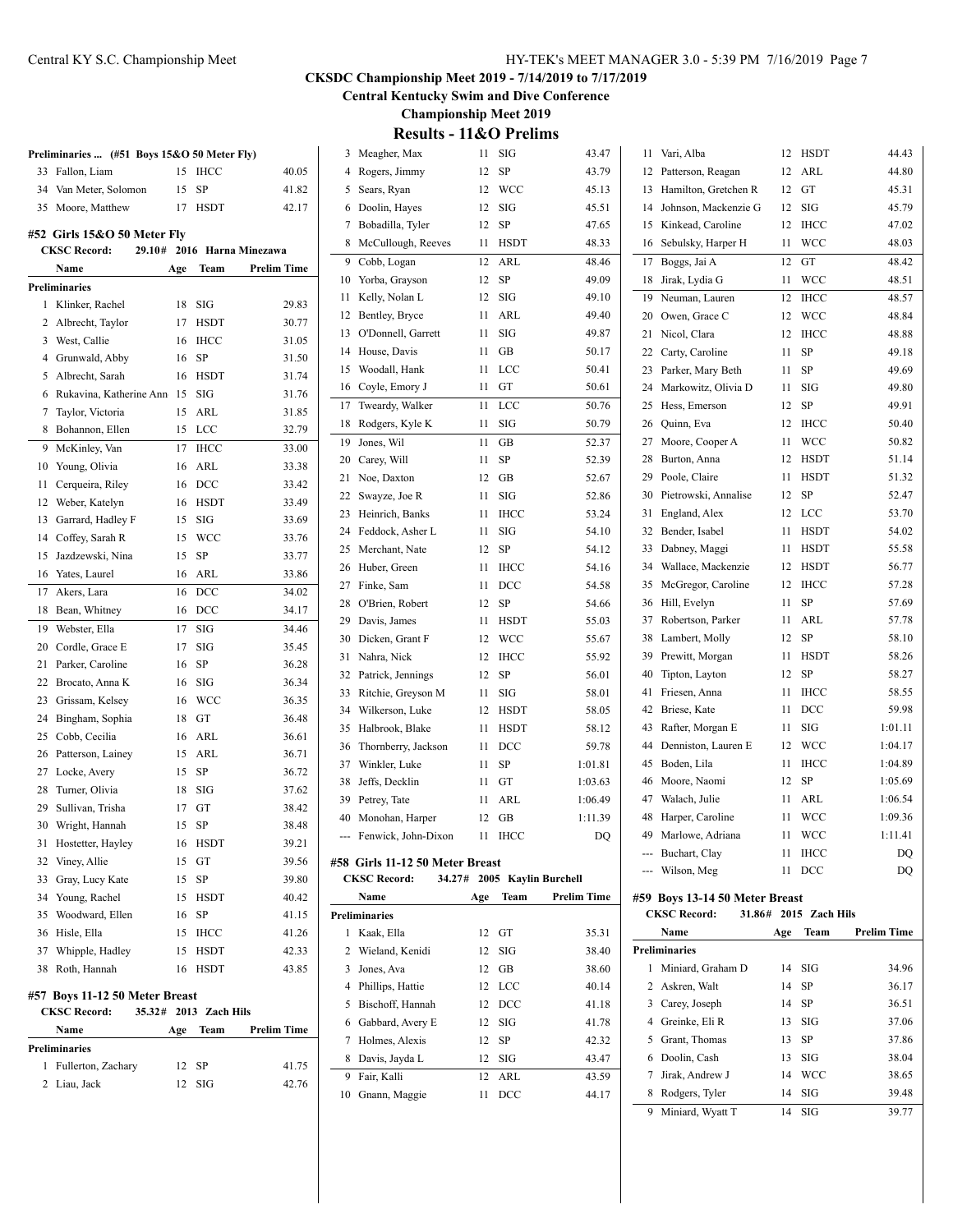**Central Kentucky Swim and Dive Conference**

**Championship Meet 2019**

**Results - 11&O Prelims**

| Preliminaries  (#59 Boys 13-14 50 Meter Breast) |  |  |
|-------------------------------------------------|--|--|

| 10  | Longenecker, Oliver | 13 | <b>DCC</b> | 41.52   |
|-----|---------------------|----|------------|---------|
| 11  | Stilz, Jacob        | 14 | LCC        | 41.64   |
| 12  | Seely, Jackson      | 14 | GB         | 41.72   |
| 13  | Rafter, Trey M      | 13 | SIG        | 42.51   |
| 14  | Keller, Chris N     | 14 | SIG        | 42.86   |
| 15. | Monroe, Samuel      | 14 | SP         | 44.08   |
| 16  | Phelps, James W     | 14 | <b>WCC</b> | 45.38   |
| 17  | Neary, Evan         | 13 | SP         | 45.51   |
| 18  | Hightower, Crawford | 14 | SIG        | 45.89   |
| 19  | Merchant, Deven     | 13 | SP         | 46.86   |
| 20  | Hamilton, Owen R    | 13 | GT         | 50.56   |
| 21  | Johnston, Jack      | 13 | SP         | 51.43   |
| 22  | Walach, Matthew     | 13 | ARL        | 1:00.82 |
|     | Underwood, Austin   | 13 | WCC        | DO      |

#### **#60 Girls 13-14 50 Meter Breast**

## **CKSC Record: 33.64# 2006 Kaylin Burchell**

|                | Name                  | Age | Team        | <b>Prelim Time</b> |
|----------------|-----------------------|-----|-------------|--------------------|
|                | <b>Preliminaries</b>  |     |             |                    |
| 1              | Lykins, Emma          | 14  | <b>SP</b>   | 35.81              |
| $\overline{c}$ | Truitt, Katherine     | 14  | <b>IHCC</b> | 36.43              |
| 3              | Conklin, Cate         | 13  | <b>GB</b>   | 36.44              |
| $\overline{4}$ | Woodall, Katherine    | 14  | <b>LCC</b>  | 36.59              |
| 5              | Havens, Elliott E     | 13  | SIG         | 36.72              |
| 6              | Scheller, Emma C      | 14  | SIG         | 39.20              |
| 7              | Rogers, Lucy          | 13  | SP          | 40.65              |
| 8              | Keeton, Lily Kate     | 14  | ARL         | 40.68              |
| 9              | Hightower, Elizabeth  | 14  | SIG         | 41.71              |
| 10             | Mulder, Sierra        | 13  | SP          | 41.90              |
| 11             | O'Donnell, Caroline E | 13  | <b>SIG</b>  | 42.45              |
| 12             | Zimmer, Julia         | 14  | <b>HSDT</b> | 42.52              |
| 13             | Carey, Grace          | 14  | <b>IHCC</b> | 42.56              |
| 14             | Liau, Lily            | 14  | <b>SIG</b>  | 42.62              |
| 15             | Ingram, Maddox D      | 13  | SIG         | 43.60              |
| 16             | Gray, Sarah Beth      | 13  | SP          | 43.67              |
| 17             | Elkinson, Emery K     | 13  | SIG         | 44.67              |
| 18             | Dobbins, Lily         | 13  | ARL         | 45.35              |
| 19             | Askren, Emma          | 14  | SP          | 45.54              |
| 20             | Cassidy, Eva Pace     | 13  | <b>SP</b>   | 45.78              |
| 21             | Meegan, Anna Claire   | 13  | <b>HSDT</b> | 45.89              |
| 22             | Scott, Emily          | 14  | <b>IHCC</b> | 46.80              |
| 23             | Cordle, Jane E        | 13  | <b>SIG</b>  | 47.63              |
| 24             | Hawse, Kate           | 14  | LCC         | 47.99              |
| 25             | Baird, Anna Pryor     | 13  | SP          | 48.90              |
| 26             | Williams, Riley E     | 14  | <b>WCC</b>  | 50.61              |
| 27             | Ward, Morgan          | 13  | SP          | 50.83              |
| 28             | Monohan, Amelia       | 14  | <b>GB</b>   | 51.42              |
| 29             | Potter, Emma          | 14  | <b>HSDT</b> | 51.62              |
| 30             | Jirak, Catherine J    | 13  | <b>WCC</b>  | 52.49              |
| 31             | Beiting, Lillian      | 14  | <b>GB</b>   | 52.66              |
| 32             | Wiseman, Chloe        | 13  | <b>HSDT</b> | 52.87              |
| 33             | Denniston, Madison M  | 14  | WCC         | 54.02              |
|                |                       |     |             |                    |

|     | 34 Pierce, Vivian    |    | 13 SP       | 54.79   |
|-----|----------------------|----|-------------|---------|
|     | 35 Halbrook, Elise   | 13 | <b>HSDT</b> | 55.00   |
|     | 36 Clifford, Lilly   | 14 | GB          | 55.48   |
|     | 37 Monroe, Katherine |    | 13 SP       | 55.84   |
|     | 38 Hasty, Malinda J  | 13 | <b>WCC</b>  | 55.88   |
| 39. | Wilson, Baker        | 13 | DCC         | 56.02   |
| 40  | Rogers, Abby         | 13 | – SP        | 1:08.40 |
|     | --- Warner, Emily A  | 13 | WCC         | DO      |

### **#61 Boys 15&O 50 Meter Breast**

 $\overline{1}$ 

|                | <b>CKSC Record:</b>                                   | 29.90# | 1999 |             | <b>Michael Guskey</b> |
|----------------|-------------------------------------------------------|--------|------|-------------|-----------------------|
|                | Name                                                  |        | Age  | Team        | <b>Prelim Time</b>    |
|                | <b>Preliminaries</b>                                  |        |      |             |                       |
| 1              | Strother, Thomas                                      |        | 18   | LCC         | 29.98                 |
| $\overline{2}$ | Hawkins, Evan                                         |        | 17   | GT          | 32.59                 |
| 3              | Jennings, Wyatt                                       |        | 17   | <b>HSDT</b> | 32.94                 |
| 4              | McLellan, Bryan                                       |        | 18   | <b>SIG</b>  | 33.68                 |
| 5              | Strother, Duncan                                      |        | 15   | LCC         | 34.14                 |
| 6              | Whipple, Holden                                       |        | 16   | <b>HSDT</b> | 34.67                 |
| $\overline{7}$ | Street, Matthew                                       |        | 18   | GB          | 35.03                 |
| 8              | Bischoff, Brady                                       |        | 15   | DCC         | 35.53                 |
| 9              | Hall, Conner                                          |        | 17   | <b>HSDT</b> | 36.12                 |
| 10             | Petter, Hayden                                        |        | 17   | <b>SP</b>   | 36.37                 |
| 11             | Nasrallah, Anthony                                    |        | 16   | ARL         | 36.70                 |
| 12             | Horn, Carson                                          |        | 15   | <b>HSDT</b> | 37.53                 |
| 13             | Gray, Cooper B                                        |        | 16   | <b>SP</b>   | 37.62                 |
| 14             | Craycraft, Garrett                                    |        | 17   | <b>SP</b>   | 38.10                 |
| 15             | Noonan, Reid                                          |        | 16   | LCC         | 38.49                 |
| 16             | Hawse, Thomas                                         |        | 16   | LCC         | 38.79                 |
| 17             | Bingham, Jacob                                        |        | 15   | GT          | 39.04                 |
| 18             | Johnson, Wiles                                        |        | 15   | <b>HSDT</b> | 39.91                 |
| 19             | Dahlgren, Kyle                                        |        | 15   | SP          | 40.82                 |
| 20             | Patrick, Meier                                        |        | 15   | <b>SP</b>   | 41.39                 |
| 21             | Mayer, Caleb                                          |        | 16   | <b>ARL</b>  | 41.53                 |
| 22             | Van Meter, Solomon                                    |        | 15   | <b>SP</b>   | 42.26                 |
| 23             | Mulder, Terik                                         |        | 15   | <b>SP</b>   | 43.54                 |
| 24             | Lockhart, Mason                                       |        | 17   | DCC         | 43.59                 |
| 25             | Ocampo, Nico                                          |        | 17   | <b>SP</b>   | 44.71                 |
| 26             | Fallon, Liam                                          |        | 15   | <b>IHCC</b> | 46.45                 |
| 27             | Grant, James W                                        |        | 15   | <b>SP</b>   | 47.18                 |
| 28             | Owens, J                                              |        | 15   | <b>IHCC</b> | 47.37                 |
| ---            | Moore, Matthew                                        |        | 17   | <b>HSDT</b> | DQ                    |
|                |                                                       |        |      |             |                       |
|                | #62 Girls 15&O 50 Meter Breast<br><b>CKSC Record:</b> | 32.95# |      |             |                       |
|                |                                                       |        |      |             | 2008 Kaylin Burchell  |
|                | Name                                                  |        | Age  | Team        | <b>Prelim Time</b>    |
|                | <b>Preliminaries</b>                                  |        |      |             |                       |
| 1              | Taylor, Victoria                                      |        | 15   | <b>ARL</b>  | 35.64                 |
| 2              | Yates, Laurel                                         |        | 16   | ARL         | 39.01                 |
| 3              | Patterson, Lainey                                     |        | 15   | <b>ARL</b>  | 39.48                 |
| $\overline{4}$ | Cerqueira, Riley                                      |        | 16   | DCC         | 39.52                 |
| 5              | Cordle, Grace E                                       |        | 17   | SIG         | 39.67                 |
| 6              | Coffey, Samantha                                      |        | 15   | <b>WCC</b>  | 40.28                 |
| $\overline{7}$ | Weber, Katelyn                                        |        | 16   | <b>HSDT</b> | 40.29                 |
| 8              | Siebenthaler, Kelsey                                  |        | 16   | SIG         | 40.39                 |

|       | <b>Preliminaries</b>                        |       |             |                    |  |
|-------|---------------------------------------------|-------|-------------|--------------------|--|
|       | Team                                        | Relay |             | <b>Prelim Time</b> |  |
|       | M. Stephens, M. Voss, T. Bunnell, J. Oldham |       |             |                    |  |
|       | <b>CKSC Record:</b><br>1:54.38#             | 1989  |             |                    |  |
|       | #67 Boys 13&U 200 Meter Free Relay          |       |             |                    |  |
| 33    | Woodward, Ellen                             | 16    | SP          | 52.64              |  |
| 32    | Young, Rachel                               | 15    | <b>HSDT</b> | 52.60              |  |
| 31    | Hostetter, Hayley                           | 16    | <b>HSDT</b> | 51.05              |  |
| 30    | Roth, Hannah                                | 16    | HSDT        | 50.11              |  |
| 29    | Parker, Caroline                            | 16    | SP          | 48.78              |  |
| 28    | Gray, Lucy Kate                             | 15    | <b>SP</b>   | 48.12              |  |
| 27    | Jazdzewski, Nina                            | 15    | SP          | 47.80              |  |
| 26    | Jackson, Tia                                | 16    | SP          | 45.48              |  |
| $*24$ | Jirak, Elizabeth C                          | 15    | <b>WCC</b>  | 45.44              |  |
| $*24$ | Webster, Ella                               | 17    | SIG         | 45.44              |  |
| 23    | Young, Olivia                               | 16    | <b>ARL</b>  | 45.01              |  |
| 22    | Rukavina, Katherine Ann                     | 15    | SIG         | 44.38              |  |
| 21    | Turner, Olivia                              | 18    | SIG         | 43.77              |  |
| 20    | Cobb, Cecilia                               | 16    | <b>ARL</b>  | 43.73              |  |
| 19    | Bohannon, Ellen                             | 15    | <b>LCC</b>  | 43.64              |  |
| 18    | Viney, Allie                                | 15    | GT          | 43.16              |  |
| 17    | Wright, Hannah                              | 15    | SP          | 43.15              |  |
| 16    | Brocato, Anna K                             | 16    | SIG         | 42.76              |  |
| 15    | Garrard, Hadley F                           | 15    | SIG         | 41.78              |  |
| 14    | Locke, Avery                                | 15    | SP          | 41.52              |  |
| 13    | Albrecht, Taylor                            | 17    | <b>HSDT</b> | 41.49              |  |
| 12    | Akers, Jenna                                | 16    | DCC         | 41.15              |  |
| 11    | Bingham, Sophia                             | 18    | GT          | 40.96              |  |
| 10    | Horn, Claire                                | 17    | <b>HSDT</b> | 40.72              |  |
| 9     | Albrecht, Sarah                             | 16    | <b>HSDT</b> | 40.61              |  |

|                | Preliminaries          |       |                    |         |
|----------------|------------------------|-------|--------------------|---------|
|                | $1$ SP                 |       |                    | 1:59.87 |
|                | Wright, Michael 13     |       | Grant, Thomas 13   |         |
|                | Neary, Evan 13         |       | Carey, Ben 13      |         |
|                | 29.54                  | 31.06 | 31.20              | 28.07   |
| $\overline{2}$ | <b>SIG</b>             |       |                    | 2:04.67 |
|                | Rafter, Trey M 13      |       | Liau, Jack 12      |         |
|                | Doolin, Cash 13        |       | Greinke, Eli R 13  |         |
|                | 31.03                  | 32.16 | 31.36              | 30.12   |
|                | $3$ ARL                |       |                    | 2:17.32 |
|                | Schultz, Easton 13     |       | Brown, Sevi 13     |         |
|                | Cobb, Logan 12         |       | Jackson, Tanner 11 |         |
|                | 31.18                  | 33.65 | 37.04              | 35.45   |
|                | 4 DCC                  |       |                    | 2:23.60 |
|                | Bostick, Beau 11       |       | Bostick, Cannon 13 |         |
|                | Longenecker, Oliver 13 |       | Gover, Ethan 11    |         |
|                | 34.04                  | 38.83 | 37.10              | 33.63   |
| 5              | <b>HSDT</b>            |       |                    | 2:30.41 |
|                | Potter, Will 11        |       | Davis, James 11    |         |
|                | Hostetter, Will 11     |       | Grimm, Sam 11      |         |
|                |                        |       | 28.80              | 35.26   |
|                | $6$ GB                 |       |                    | 2:30.92 |
|                | Clifford, Jack 12      |       | Noe, Daxton 12     |         |
|                | House, Davis 11        |       | Seely, Ben 11      |         |
|                | 39.47                  | 38.57 | 37.76              | 35.12   |